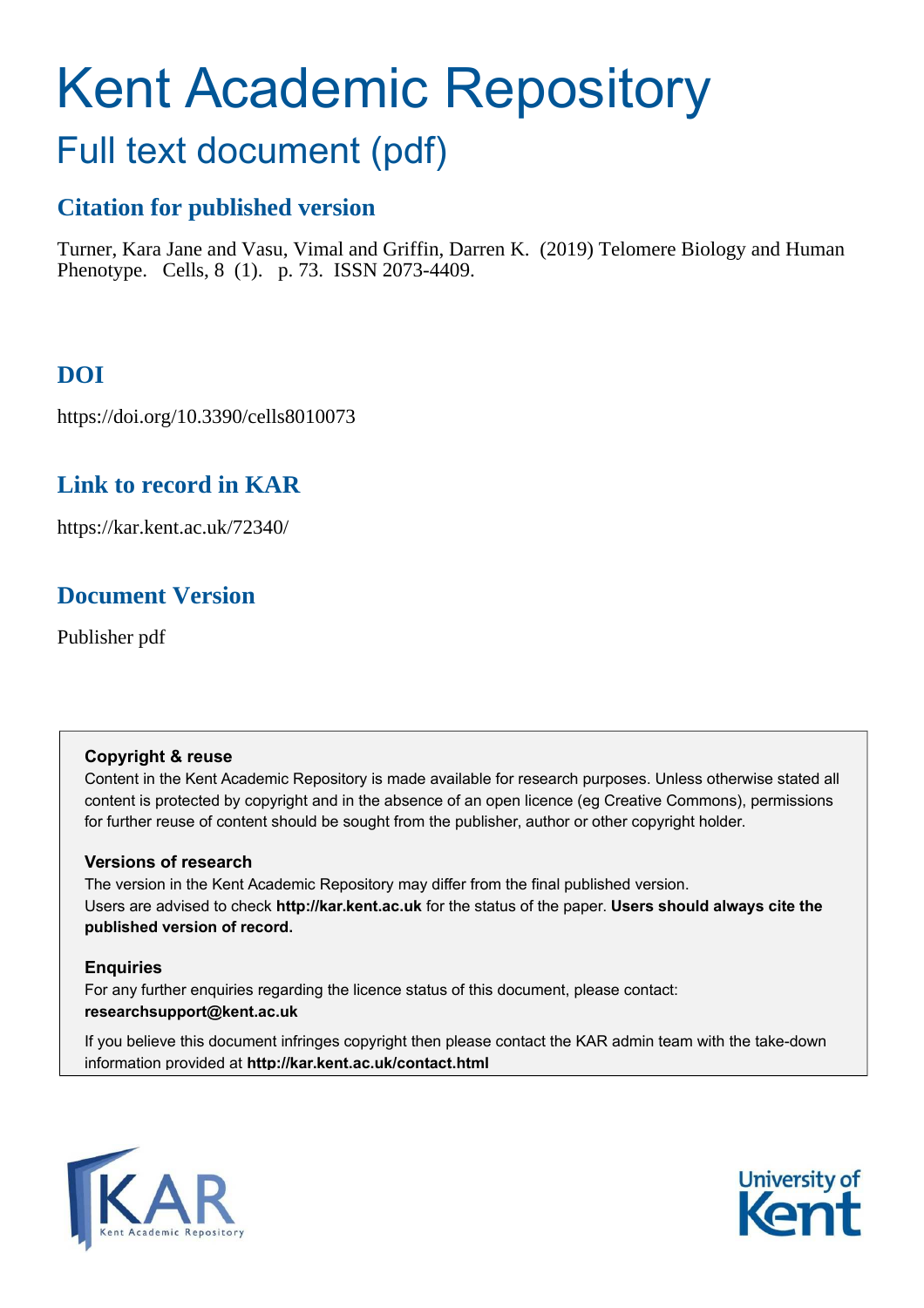



### <span id="page-1-0"></span>*Review* **Telomere Biology and Human Phenotype**

#### **Kara J. Turner <sup>1</sup> , Vimal Vasu 1,[2](https://orcid.org/0000-0003-2606-9797) and Darren K. Griffin 1,[\\*](https://orcid.org/0000-0001-7595-3226)**

- <sup>1</sup> University of Kent, School of Biosciences, Giles Lane, Canterbury, Kent, CT2-7NJ, UK; k.j.turner-24@kent.ac.uk (K.J.T.); vimal.vasu@nhs.net (V.V.)
- <sup>2</sup> Department of Child Health, East Kent Hospitals University Foundation NHS Trust, William Harvey Hospital, Ashford, Kent, TN24-0LZ, UK
- **\*** Correspondence: d.k.griffin@kent.ac.uk; Tel.: +44-(0)1227-823-022

Received: 24 December 2018; Accepted: 16 January 2019; Published: 19 January 2019



**Abstract:** Telomeres are nucleoprotein structures that cap the end of each chromosome arm and function to maintain genome stability. The length of telomeres is known to shorten with each cell division and it is well-established that telomere attrition is related to replicative capacity in vitro. Moreover, telomere loss is also correlated with the process of aging in vivo. In this review, we discuss the mechanisms that lead to telomere shortening and summarise telomere homeostasis in humans throughout a lifetime. In addition, we discuss the available evidence that shows that telomere shortening is related to human aging and the onset of age-related disease.

<span id="page-1-1"></span>**Keywords:** telomeres; telomere length; aging; senescence

#### **1. Introduction: Structure, Function and Maintenance of the Telomere**

Telomeres are nucleoprotein structures found at the end of each chromosome arm that function to maintain genome stability. In all mammals, telomeres are formed of a highly conserved, hexameric (TTAGGG) tandem repeat DNA sequence. This is organised into a looped structure called a T-loop and associated with specialised proteins including, among others, those that make up the Shelterin complex [\[1–](#page-9-0)[3\]](#page-9-1). The looped structure (Figure [1\)](#page-1-0) is formed via nucleolytic activity at the extreme termini of telomeric DNA to produce a single stranded G-rich overhang. This loops back and invades the double stranded telomere tract [\[4](#page-9-2)[,5\]](#page-10-0), ensuring that loose DNA ends are housed internally within the nucleoprotein structure.

There are many proteins associated with the telomere that, combined, make up the telosome. Some are involved in DNA damage response mechanisms, for example DNA protein kinase (DNA-PK), p53, polyadenosine diphosphate ribose polymerase (PARP), Tankyrase 1 and 2, Excision repair cross-complementing associated with xeroderma pigmentosum group F (ERCC/XPF) radiation 51 (RAD51), werner (WRN) and bloom (BLM) [\[6](#page-10-1)[,7\]](#page-10-2). Others are involved in nuclear organization such as lamin associated proteins (LAPs) [\[8,](#page-10-3)[9\]](#page-10-4) and silent information regulator (Sir) proteins, which are also involved in epistatic control of telomere length [\[10\]](#page-10-5). The presence and action of these proteins at the telomere sequence is largely governed by proteins that make up the Shelterin complex. This complex is made up of a collection of six specialized proteins that associate with the telomere structure to form a fully functional capping structure. These proteins and their characteristics are outlined in further detail in Table [1.](#page-1-1)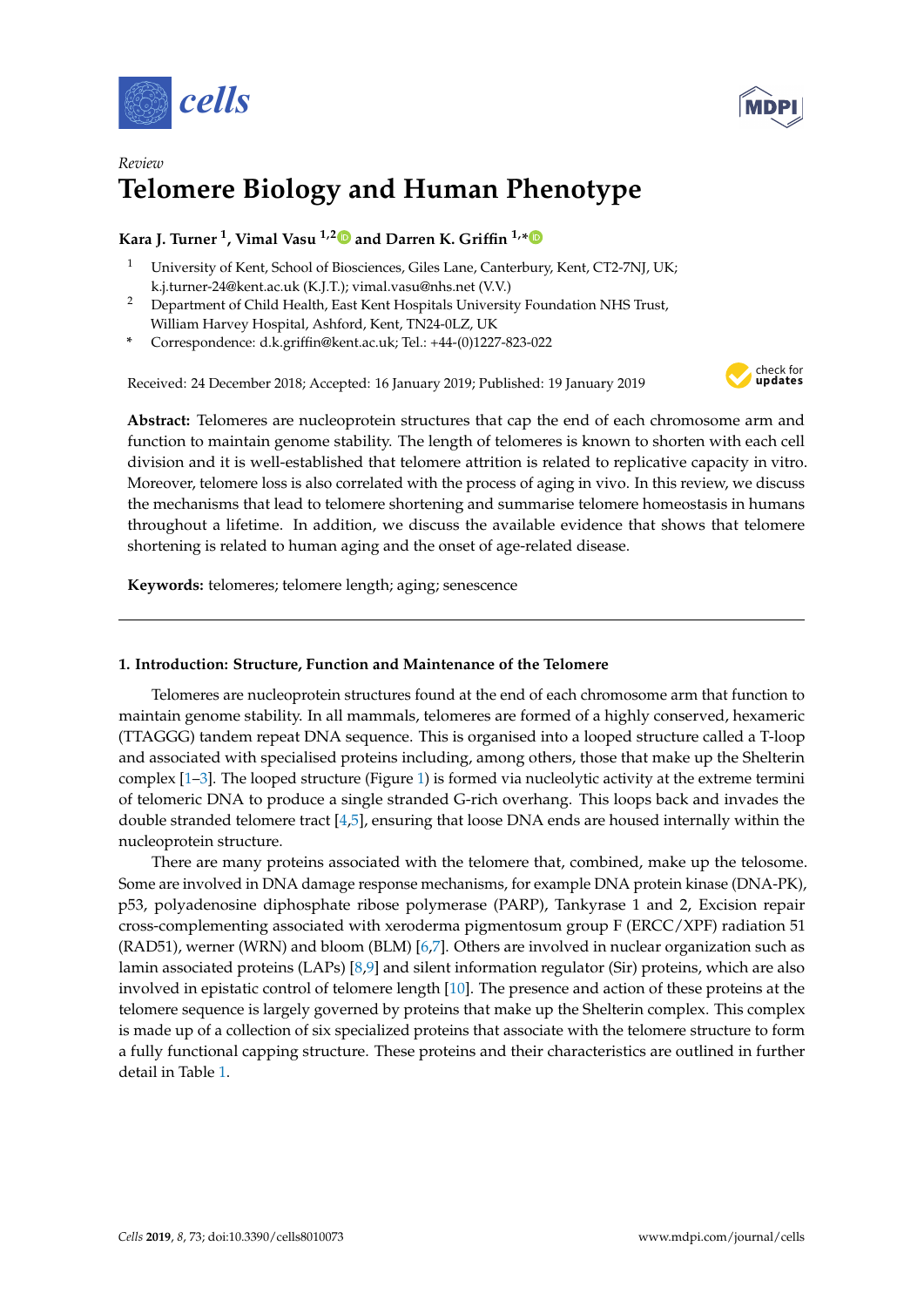

た stranded extension of the telomere. This G-strand overhang loops back to form a T-loop and invades the 5<sup>'</sup> double stranded telomeric duplex, forming a D-loop. Figure 1. The T-loop and the D-loop. The 3' end of the G rich strand (blue) protrudes as a single

| <b>Protein Name</b>                                                                         | <b>Interactions</b>                                                          | Function                                                                                                                                                                              |
|---------------------------------------------------------------------------------------------|------------------------------------------------------------------------------|---------------------------------------------------------------------------------------------------------------------------------------------------------------------------------------|
| Telomere repeat binding factor 1<br>(TERF1 also known as TRF1)                              | Direct interaction with double<br>stranded TTAGGG repeats                    | Regulation of telomere length                                                                                                                                                         |
| Telomere repeat binding factor 2<br>(TERF2 also known as TRF2)                              | Direct interaction with double<br>stranded TTAGGG repeats                    | Stabilisation of the T-loop and<br>regulation of telomere length                                                                                                                      |
| TERF1 interacting nuclear factor 2<br>(TINF2 also known as TIN2)                            | Associates directly with TERF1,<br>TERF2 and ACD and indirectly<br>with POT1 | Tethering of ACD and POT1 to<br>TERF1 and TERF2 and tethering<br>TERF1 to TERF2, which<br>stabilises the association of<br>TERF2 with the telomere. Also<br>regulates telomere length |
| Protection of Telomeres 1 (POT1)                                                            | Direct interaction with single<br>stranded telomere overhang                 | Inhibition of DNA damage<br>response and regulation of<br>telomere length                                                                                                             |
| Shelterin complex subunit and<br>telomerase recruitment factor<br>(ACD, also known as TPP1) | Interaction with TINF2 and POT1                                              | Enhances POT1 binding to<br>single stranded telomere DNA<br>and regulates telomere length in<br>combination with POT1                                                                 |
| TERF2 interacting protein<br>(TERF2IP also known as RAP1)                                   | Associates with TERF2                                                        | Telomere length regulation                                                                                                                                                            |

**Table 1.** The Shelterin complex: Characterisation of the proteins that make up the Shelterin complex [\[3](#page-9-1)[,11](#page-10-6)[,12\]](#page-10-7).

Interactions between members of the Shelterin complex and the telomere DNA sequence stabilise the telomere structure and regulate access of proteins involved in DNA repair and lengthening [\[3](#page-9-1)[,11](#page-10-6)[,13\]](#page-10-8). Collectively therefore, this specialised nucleoprotein structure functions to form a cap at the chromosome ends, serving two main functions: Firstly it shields the ends of chromosome arms from inappropriate DNA repair mechanisms, which might otherwise recognise loose DNA strands as a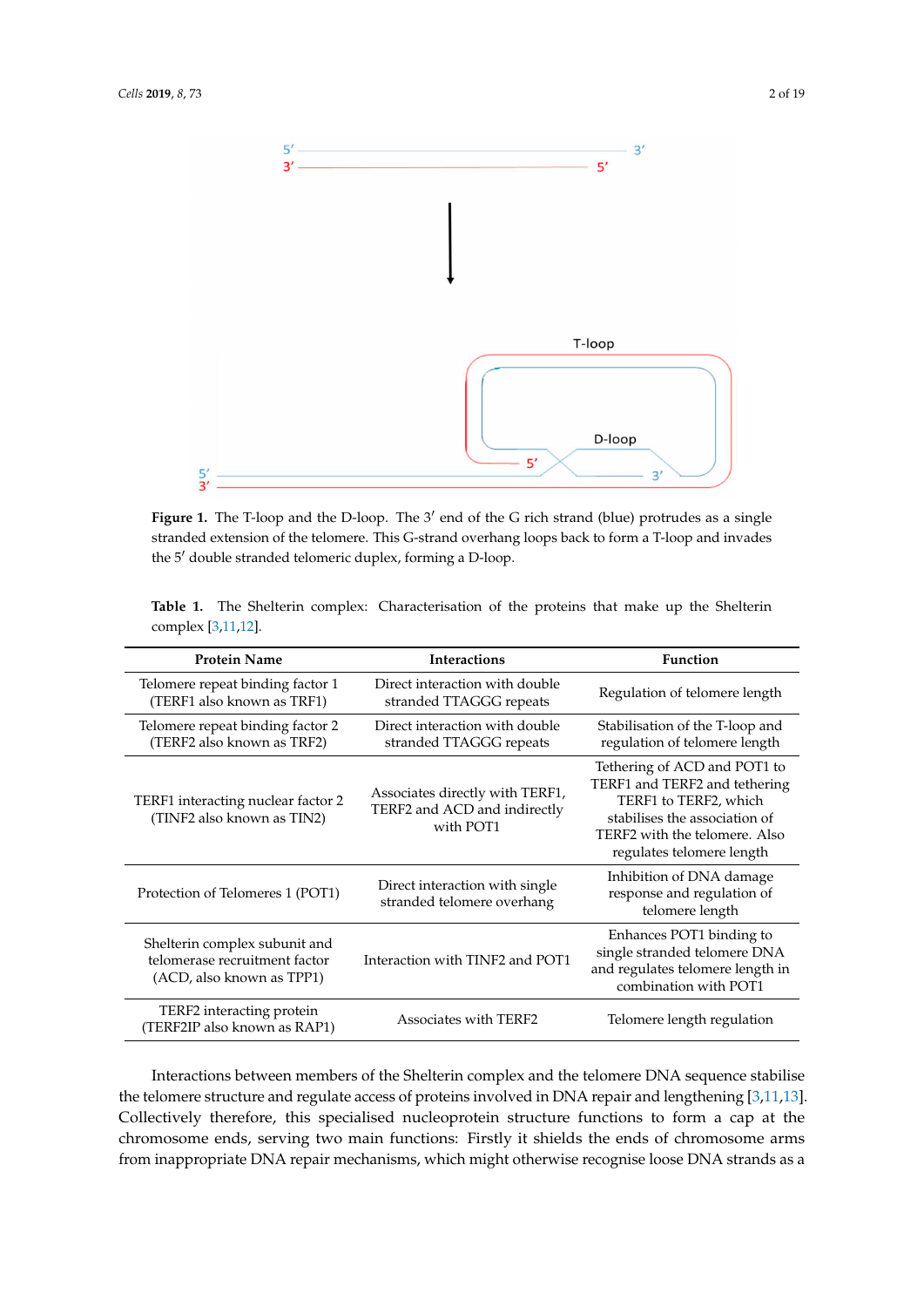double strand break and result in chromosome fusion events. Secondly, this capping structure prevents the degradation of genes near the end of chromosome arms as a result of incomplete DNA replication.

During DNA replication, DNA polymerase may only synthesise new DNA in the 5' to 3' direction with the aid of RNA primers that are formed by the enzyme primase. These primers anneal to the template strands, providing a free 3′ OH group for the addition of free nucleotides. Since the action of polymerase proceeds in the same direction as the progression of the replication fork, the synthesis of new DNA in the 5' to 3' direction requires only one primer and is continuous [\[14\]](#page-10-9). However, synthesis of a new 3′ to 5′ DNA strand progresses against the direction of the replication fork. Therefore synthesis of this new strand requires the annealing of multiple RNA primers which are elongated into short Okazaki fragments and subsequently ligated to form the new DNA strand [\[15\]](#page-10-10). Consequently, a length of DNA at least the size of the RNA primer is lost at the 5′ end of the lagging strand when the final RNA primer is removed following replication [\[16\]](#page-10-11). In reality however, a much larger amount of DNA is lost following replication as a consequence of priming failure [\[14\]](#page-10-9) and as a consequence of the complex nature of the telomere structure itself. The association of telomere sequences with the Shelterin complex leads to replication fork stalling [\[17\]](#page-10-12) and the presence of G-quadruplexes, which are an essential feature in the formation of the t-loop, results in replication fork slippage [\[5\]](#page-10-0). Furthermore, the synthesis of DNA via polymerase action produces blunt ends. In order to form a T-loop, nucleolytic activity is required to produce a single stranded overhang (Figure [1\)](#page-1-0). Thus, there are several mechanisms that result in telomere attrition following replication in proliferating cells and it is thought that the presence of the telomere sequence acts as a 'buffering system' to prevent the loss of crucial DNA. Eventually however, this buffering system is lost and it is widely accepted that, as a consequence of this, the cell loses its ability to proliferate and reaches its so-called replicative capacity.

Once telomeres have shortened beyond a critical level, the proteins that form the Shelterin complex are unable to associate with the telomeric sequence and can no longer perform their role in capping the end of the chromosome. Therefore, a major limiting factor in the function of the telomere is its length. This represents a problem in cells that are highly mitotically active, such as stem cells that differentiate in order to generate new tissue or replace damaged cells. In these cells, it is important that telomere length is maintained to ensure prolonged replicative capacity and this is achieved via two primary mechanisms: The action of a specialised enzyme called telomerase or homologous recombination mediated alternative lengthening of telomeres (ALT). Telomerase is a ribonucleoprotein complex, made up of a telomerase reverse transcriptase (TERT) catalytic subunit that synthesises new telomeric repeats by copying its telomerase RNA component (TERC) [\[18\]](#page-10-13). In most cell types, its action is inhibited by the competitive binding of telomeric repeat containing RNA (TERRA) (which is transcribed from sub-telomeric and telomeric DNA sequences) to TERC and via contact with TERT [\[19,](#page-10-14)[20\]](#page-10-15). Several cell types including stem cells are able to express telomerase however and in cells that do not (or where telomerase is repressed) homologous recombination based ALT may extend telomere length. In this scenario it is thought that the 5′ overhang belonging to the telomere of one chromatid may invade the T-loop of the homologous chromatid. This structure resembles a replication fork that is recognised by DNA polymerase and is subsequently extended [\[21\]](#page-10-16).

Despite the presence of these elongation mechanisms, telomere shortening is still observed following proliferation in most stem cells (with the exception of embryonic stem cells). This is because telomere elongation mechanisms are increasingly reduced during differentiation and therefore they become insufficient to completely eradicate telomere loss. In the majority of differentiated somatic cells (except for lymphocytes), telomerase is not expressed at all and therefore in these cells, telomere length declines with each division [\[22\]](#page-10-17).

#### **2. Telomere Length and Replicative Capacity**

The finite replicative capacity of somatic cells has been recognised since Leonard Hayflick's work in the 1960s [\[23\]](#page-10-18). However, its association with the 'end replication problem' was not discovered until the 1970s and it was a further twenty years before telomere shortening was formally associated with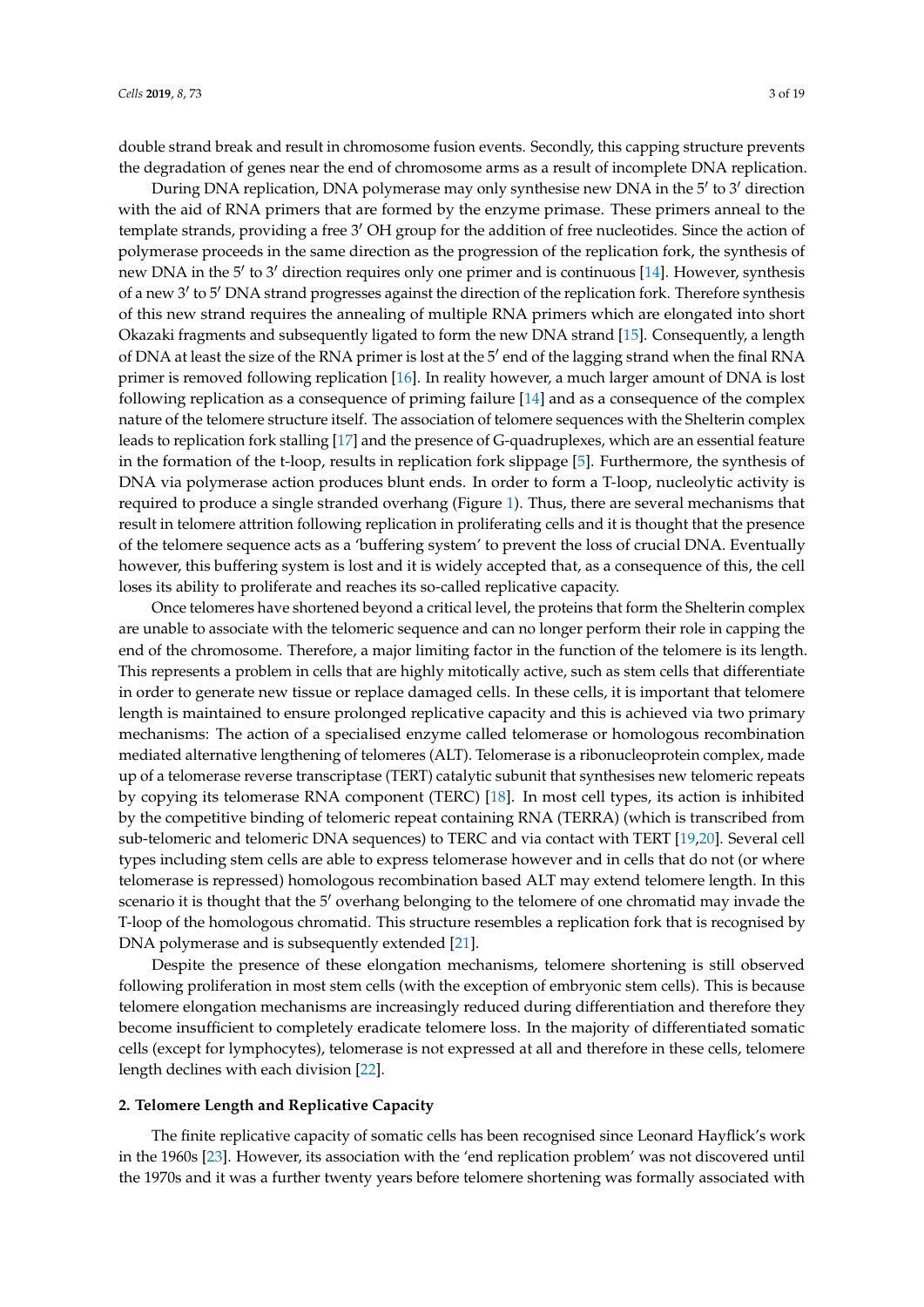passage number and replicative capacity in vitro [\[24](#page-10-19)[–26\]](#page-10-20). Since then, an array of studies have shown that telomere length is correlated with donor age in a variety of somatic cell types, generally declining as a function of chronological age [\[27–](#page-10-21)[34\]](#page-11-0).

Furthermore, the contribution of telomere attrition to the process of aging has been well characterised and it is now generally accepted that when telomere length becomes critically short, the ability to support the Shelterin complex is lost. In turn, the inhibitory action of the Shelterin complex on DNA damage response pathways is released and the cell cycle leaves G1 and enters G0 [\[35\]](#page-11-1). This is initiated by the ataxia telangiectasia mutated (ATM) or the ataxia telangiectasia and radiation 3 (RAD3) related protein (ATR) pathway. Both of these lead to the phosphorylation of p53, expression of p21 and inhibition of cyclin dependent kinases that would otherwise enable progression through the cell cycle [\[36,](#page-11-2)[37\]](#page-11-3). Upon leaving the cell cycle, the cell either enters senescence (defined as the irreversible cessation of division) or apoptosis, (defined as programmed cell death). The exact mechanisms that dictate the committal to senescence or apoptosis are poorly understood [\[38\]](#page-11-4) and the characteristics of each scenario are quite different. However, the outcome (inability of the cell to continue division) is the same.

The consequence of an accumulation of senescent cells is two-fold: Firstly, senescence leads to a reduction in the number of mitotically active cells in a given tissue, limiting the potential for growth and repair. Secondly their accumulation results in the release of proteases, growth factors and inflammatory cytokines which act on non-senescent neighbouring cells. Normally, this initiates clearance of senescent cells by the immune system. However, as the immune system ages its ability to clear senescent cells becomes impaired [\[37,](#page-11-3)[38\]](#page-11-4). Ultimately therefore, it is thought that the accumulation of senescent cells as a result of telomere attrition drives the process of tissue and organismal aging. In order to test this hypothesis, a multitude of studies have measured telomere length in vivo in relation to chronological age [\[30](#page-10-22)[–32](#page-11-5)[,34\]](#page-11-0). Moreover, a variety of studies have investigated the relationship between telomere length and age-related disease [\[39–](#page-11-6)[41\]](#page-11-7).

#### **3. Telomere Homeostasis Throughout a Life-Time**

As male and female gametes fuse during the process of fertilisation, telomere length must be reset in order for the offspring to have sufficient telomeric reserve to develop and fulfil a healthy lifespan. Following fertilisation, telomere length declines in the cleavage stage embryo in comparison to the oocyte and declines further still at the morula stage [\[42\]](#page-11-8) in line with a decline in telomerase activity during this time [\[43\]](#page-11-9). At the blastocyst stage however, telomerase activity is markedly increased and telomeres are lengthened [\[42,](#page-11-8)[43\]](#page-11-9). At present, information regarding telomere dynamics in the earliest weeks of gestation are lacking except for a few notable observations. Cheng and colleagues showed that, between weeks six and seven of gestation, telomere length rapidly declines, however this is slowed between weeks eight and eleven and then remains constant thereafter (that is, telomere length in foetuses above eleven weeks' gestation was not different to that of full term babies) [\[44\]](#page-11-10). This finding is supported by others whom concluded that telomere length is not associated with gestational age in foetuses between 15 and 19 weeks' gestation [\[45\]](#page-11-11) and that, although telomere length may fluctuate between 23 and 36 weeks' gestation, overall telomere length is either increased or no detectable change is observed [\[46\]](#page-11-12). Furthermore, telomere length appears to be synchronous among different tissues during foetal life [\[45\]](#page-11-11) and is maintained by telomerase activity in utero [\[44,](#page-11-10)[47](#page-11-13)[,48\]](#page-11-14).

At the time of birth, many have shown that telomere length is highly variable [\[49](#page-11-15)[–52\]](#page-11-16), a finding consistent with the highly variable telomere length observed in human embryos [\[42\]](#page-11-8) and foetuses [\[45](#page-11-11)[,46\]](#page-11-12). Furthermore, telomere length in newborns appears to be associated with parental telomere lengths, though controversy exists as to the relative influence of the mother [\[53](#page-11-17)[,54\]](#page-12-0) and the father [\[55](#page-12-1)[,56\]](#page-12-2). Interestingly, telomere length appears to maintain synchrony between tissues at the time of birth and telomere length appears similar between male and female babies [\[49,](#page-11-15)[52\]](#page-11-16). This is in contrast to observations in adults which indicate that while telomere lengths in different tissues may be correlated, they are highly variable [\[57,](#page-12-3)[58\]](#page-12-4) and that telomere length is longer in women than in men [\[40,](#page-11-18)[59,](#page-12-5)[60\]](#page-12-6).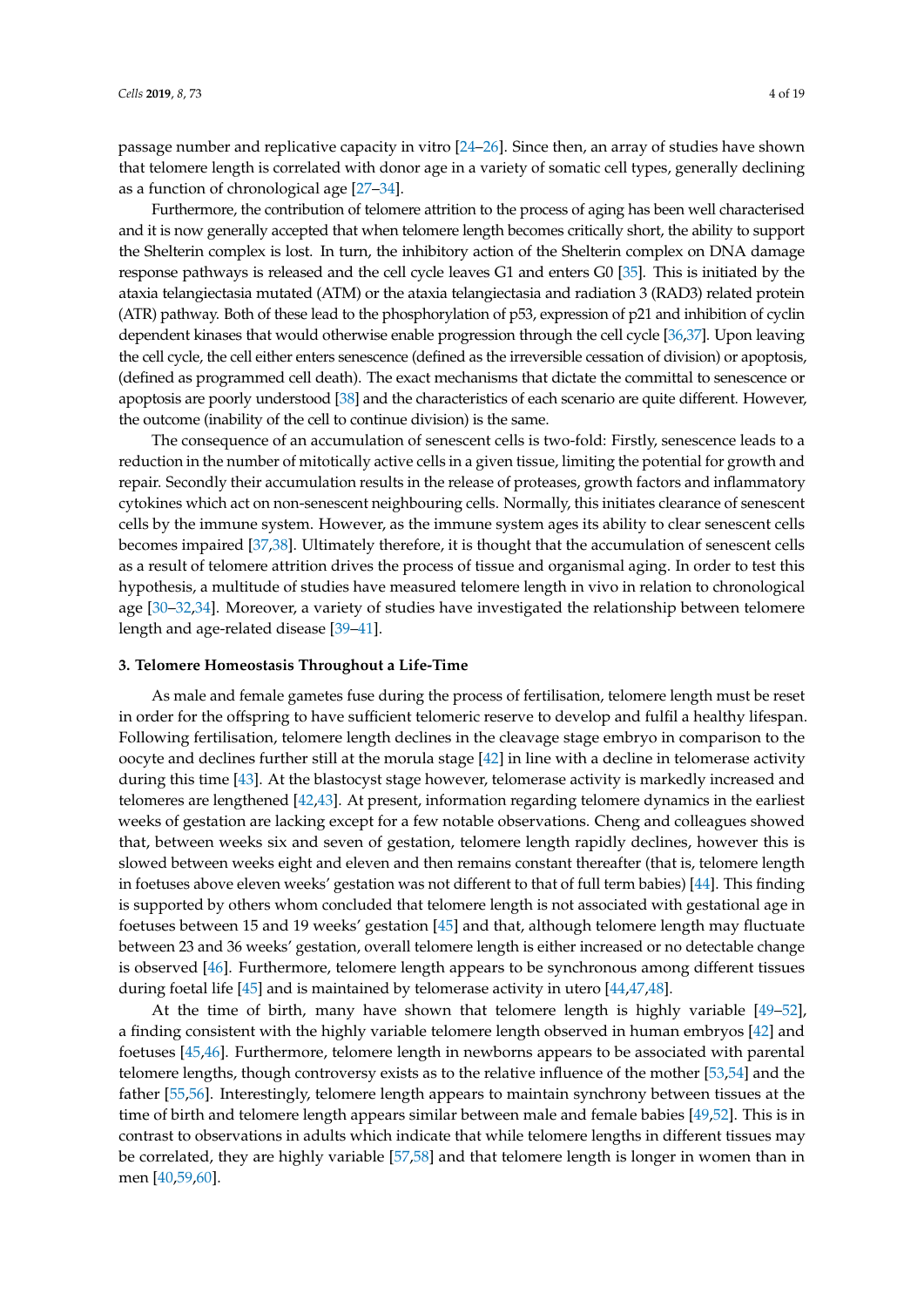<span id="page-5-0"></span>Following birth, telomere length begins to decline within the first weeks of postnatal life and interestingly, this pattern holds true for infants born preterm, indicating that foetal telomere length maintenance is specific to life in utero [\[50,](#page-11-19)[51\]](#page-11-20). Moreover, it has been shown that the rate of telomere shortening is most pronounced in the early years of life following birth and that this rate of attrition declines in young adulthood and reduces further still in older individuals [\[29–](#page-10-23)[32,](#page-11-5)[34\]](#page-11-0). Despite the relatively earlier onset of telomere shortening in preterm infants in comparison to term born infants overall telomere length does not appear to be significantly shortened at term equivalent age [\[49\]](#page-11-15) or in early childhood [\[61\]](#page-12-7). Interestingly however, a number of studies have highlighted that telomere attrition rate in adults is most prominent in those with higher telomere length at baseline [\[59,](#page-12-5)[62](#page-12-8)[,63\]](#page-12-9).

#### *Telomere Length in Relation to Demographic and Lifestyle Factors*

Evidence to support the hypothesis that telomere length is inversely correlated with chronological age is well-documented within the literature. However, it is important to note that in many studies the data appears to be somewhat scattered and the correlations between telomere length and chronological age may be less well-established than previously thought. In addition, telomere length has been shown to be highly variable among individuals of the same or similar age in all age ranges assessed. Alongside chronological aging, available evidence (summarised in Table [2\)](#page-5-0) supports the notion that a wealth of genetic and environmental factors may modulate telomere length.

| <b>Demographic Factors</b>   | <b>General Observations</b>                                                                                                                                                                                                                                                                                                             |                 |
|------------------------------|-----------------------------------------------------------------------------------------------------------------------------------------------------------------------------------------------------------------------------------------------------------------------------------------------------------------------------------------|-----------------|
| Genetic factors              | Several twin studies have identified high heritability<br>of telomere length and many specific loci associated<br>with telomere length have been reported.                                                                                                                                                                              | $[64 - 67]$     |
| Gender                       | Longer telomeres are found in adult females<br>compared to males. This is thought to be due to<br>higher levels of oestrogen, which confers<br>anti-inflammatory as well as antioxidant properties<br>and is known to promote telomerase expression.                                                                                    | $[60, 68 - 70]$ |
| Ethnicity                    | Telomeres are slightly longer in white individuals<br>compared to black and Hispanic individuals.<br>However, this difference is often not statistically<br>significant unless also adjusted for other factors such<br>as age, sex, socio-economic background and lifestyle<br>factors (diet and smoking)                               | [71]            |
| Level of psychosocial stress | Shortened telomeres are associated with high levels<br>of psychosocial stress as a result of increased<br>oxidative stress as well as reduced telomerase<br>activity. Telomere length is also inversely correlated<br>with major depressive disorder due to increased<br>inflammatory factors leading to increased<br>oxidative stress. | $[72 - 74]$     |
| Level of physical activity   | Longer telomeres have been found in those that<br>engage in higher levels of physical activity, which is<br>associated with improved physical and psychological<br>wellbeing. Thus it is possible that the effects of<br>physical activity on telomere length are influenced by<br>a positive effect on physical and mental well-being  | $[75 - 77]$     |

**Table 2.** Demographic factors affecting telomere length: An overview of current findings and references.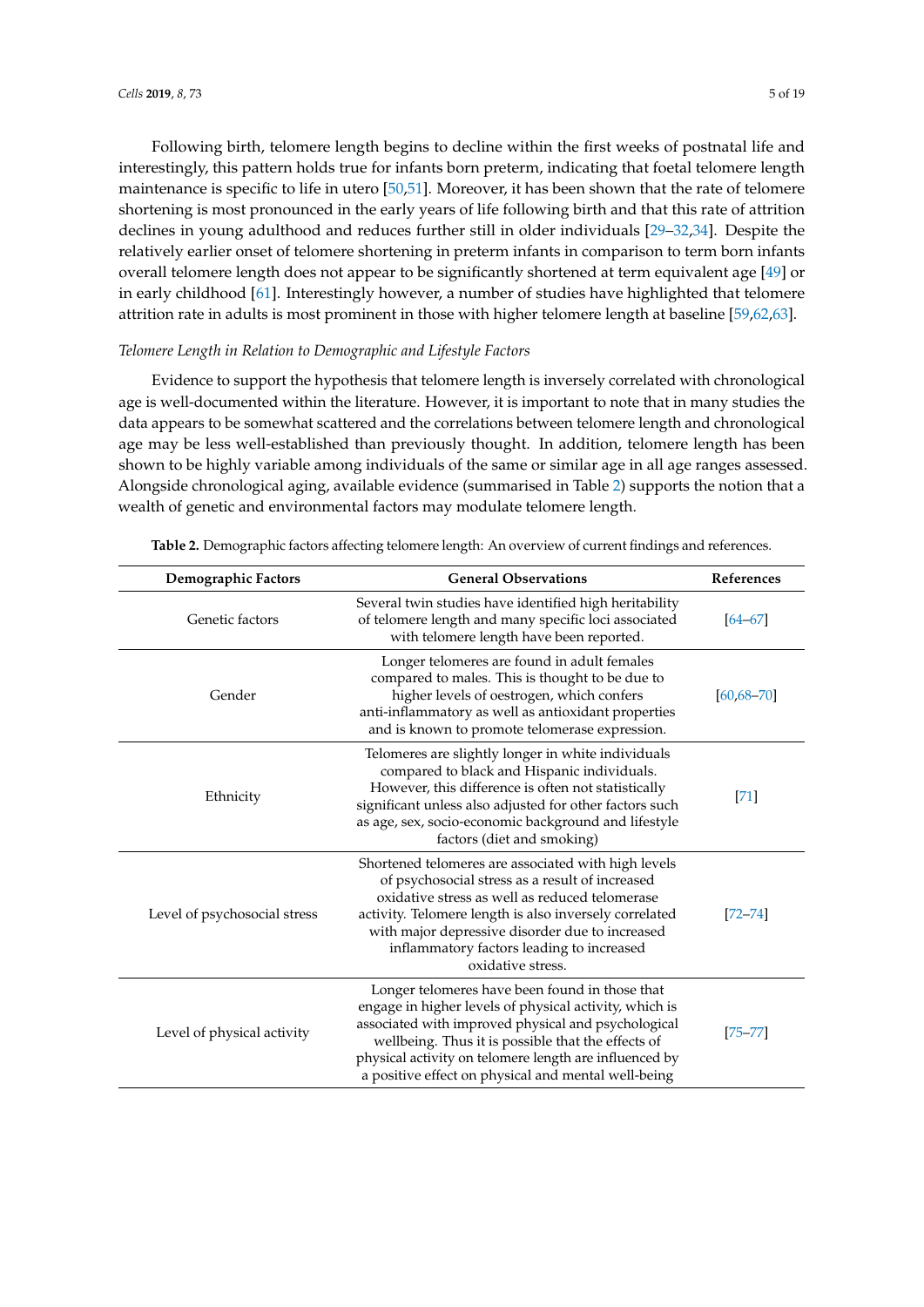| Demographic Factors | <b>General Observations</b>                                                                                                                                                                                                                                                                                                                                                                                                                                                                                                                                                                                                                                                                                                                                                                                    | <b>References</b> |
|---------------------|----------------------------------------------------------------------------------------------------------------------------------------------------------------------------------------------------------------------------------------------------------------------------------------------------------------------------------------------------------------------------------------------------------------------------------------------------------------------------------------------------------------------------------------------------------------------------------------------------------------------------------------------------------------------------------------------------------------------------------------------------------------------------------------------------------------|-------------------|
| Obesity             | Telomeres are known to be shortened in obese<br>individuals. Obesity is associated with chronic<br>inflammation, increased reactive oxygen species<br>(ROS) production in adipose tissue and evidence of<br>increased systemic oxidative stress. Furthermore,<br>telomere length is correlated with body mass index<br>(BMI), with increased BMI resulting in higher blood<br>volume, stimulating increased proliferation of blood<br>cells and leading to telomere shortening.<br>Interestingly, weight loss is positively correlated with<br>telomere lengthening and those with shortest<br>telomere length at baseline benefit from the most<br>pronounced rate of telomere lengthening following<br>weight loss. A greater adherence to a Mediterranean<br>diet is also associated with longer telomeres. | 78-811            |
| Smoking             | Telomere length is shorter in smokers and<br>ex-smokers compared to non-smokers and negatively<br>associated with the amount of cigarettes smoked<br>per year.                                                                                                                                                                                                                                                                                                                                                                                                                                                                                                                                                                                                                                                 | [78, 82]          |
| Alcohol consumption | Telomere length is negatively correlated with the<br>number of alcohol units consumed per day and is<br>shorter in alcohol abusers compared to controls.                                                                                                                                                                                                                                                                                                                                                                                                                                                                                                                                                                                                                                                       | [83]              |

**Table 2.** *Cont.*

#### **4. Telomere Length and Biological Aging**

The high inter-individual variability of telomere length means that, although it is convincingly associated with the finite replicative capacity of cells in vitro, its relationship with the process of biological aging in vivo is more difficult to unpick. Aging can be defined as the gradual decline in normal tissue and organ function over time as a consequence of an accumulation of senescent cells and a decline in the regenerative potential of stem cells [\[84,](#page-13-7)[85\]](#page-13-8). This decline in tissue function can be thought of as normal 'wear and tear' that occurs over time and may be the sole cause or a contributing factor to the development of age-related diseases in combination with other inducers of cell senescence [\[84\]](#page-13-7). Such inducers might include endogenous factors; for example mitochondrial dysfunction [\[86](#page-13-9)[,87\]](#page-13-10) and inflammation [\[88\]](#page-13-11) or exogenous factors; such as cigarette smoking, high fat diet, chemotherapy, radiation and other environmental or lifestyle factors [\[84](#page-13-7)[,89\]](#page-13-12). These factors are strongly linked with the production of reactive oxygen species (ROS), which are known to induce cellular senescence and moreover [\[89\]](#page-13-12), it is thought that the G-rich telomere repeat sequence is particularly susceptible to oxidative damage [\[90\]](#page-13-13). Since telomere attrition is an initiator of cell senescence in vitro, a variety of studies have sought to investigate the relationship between telomere shortening and age-related diseases. These commonly occur during the process of normal aging but in rare examples, may occur in the context of premature aging disorders.

#### *4.1. Telomere Biology and Premature Aging Disorders*

Premature aging disorders result in characteristic symptoms normally associated with old age, such as hair greying, hair loss, neurological degeneration, loss of subcutaneous fat, skin atrophy and cancers. In all cases, genetic mutations lead to dysfunctional proteins that are involved in DNA damage response and/or DNA damage repair pathways, telosome structure or telomere length regulation. As a result, depending on the affected pathway, telomere length may be shortened in these individuals or the rate of telomere attrition may be accelerated in comparison to age matched individuals. In recent decades, a number of studies have investigated telomere biology in relation to premature aging disorders and the key findings from these are highlighted in Table [3.](#page-7-0) However, while these studies have provided some valuable insights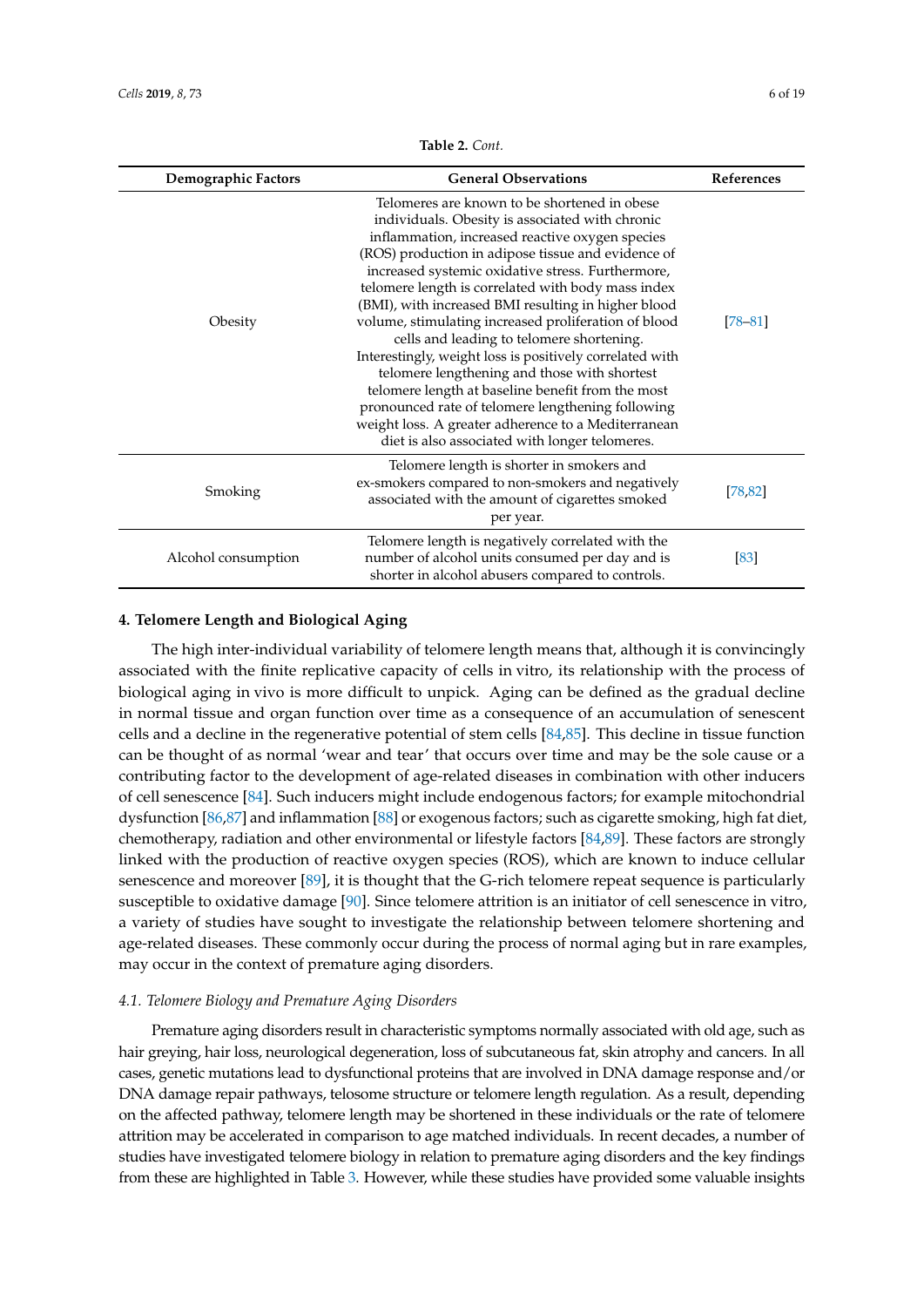<span id="page-7-0"></span>into the role of telomere biology in the pathogenesis of age-related disease, many aspects of premature aging disorders are not observed as part of normal aging and therefore it is difficult to apply these findings to aging in the general population [\[40\]](#page-11-18).

**Table 3.** Telomere biology in premature aging disorders: Clinical observations and aberrant telomere observations associated with premature aging disorders.

| Premature<br><b>Aging Disorder</b>         | Characteristic<br>Symptoms                                                                                         | <b>Mutations Observed</b>                                                                                                                                                                                                                                                                                                                                                                                                                                                                                                                                                                                                                        | <b>Effects on Telomere</b><br><b>Structure</b>                                                                                                                                                                                                                                            | References    |
|--------------------------------------------|--------------------------------------------------------------------------------------------------------------------|--------------------------------------------------------------------------------------------------------------------------------------------------------------------------------------------------------------------------------------------------------------------------------------------------------------------------------------------------------------------------------------------------------------------------------------------------------------------------------------------------------------------------------------------------------------------------------------------------------------------------------------------------|-------------------------------------------------------------------------------------------------------------------------------------------------------------------------------------------------------------------------------------------------------------------------------------------|---------------|
| Hutchinson-Gilford<br>Progeria<br>Syndrome | Hair greying and loss,<br>decreased joint mobility,<br>loss of subcutaneous fat<br>and atherosclerosis             | Point mutation in the LMNA gene<br>encoding prelamin A; a protein<br>involved in nuclear lamina. Mutant<br>LMNA induces DNA damage<br>response at the telomere leading to<br>cell senescence                                                                                                                                                                                                                                                                                                                                                                                                                                                     | Shortened telomere length                                                                                                                                                                                                                                                                 | $[91 - 93]$   |
| Werner<br>Syndrome                         | Hair greying and loss,<br>skin atrophy, diabetes,<br>osteoporosis, cataracts,<br>arteriosclerosis<br>and neoplasms | Mutation in WRN gene located on<br>the P arm of chromosome 8, which<br>encodes the RecQ DNA helicase<br>involved in DNA replication,<br>recombination and repair.<br>Recruitment of WRN by TERF2 is<br>essential for resolution of the<br>telomeric D-loop and synthesis of<br>the telomeric 3' overhang                                                                                                                                                                                                                                                                                                                                         | Average telomere length is<br>not reduced. However, loss<br>of telomeres on individual<br>sister chromatids is observed<br>leading to chromosome<br>breakage-fusion events,<br>genome instability and cell<br>senescence. The rate of<br>overall telomere attrition is<br>also increased. | $[94 - 98]$   |
| <b>Bloom Syndrome</b>                      | Growth retardation,<br>immunodeficiency,<br>genomic instability<br>cancer and<br>premature menopause               | Mutation of BLM; another RecQ<br>helicase associated with TERF2 and<br>involved in DNA replication,<br>recombination and repair                                                                                                                                                                                                                                                                                                                                                                                                                                                                                                                  | Telomere length is not<br>reduced. However, the rate<br>of telomere shortening<br>is accelerated                                                                                                                                                                                          | $[99 - 102]$  |
| Nijmegen<br><b>Breakage</b><br>Syndrome    | Chromosomal instability<br>and cancers                                                                             | Mutation of NSB1, which is<br>involved in DNA repair in<br>association with TERF2                                                                                                                                                                                                                                                                                                                                                                                                                                                                                                                                                                | Shortened telomere length                                                                                                                                                                                                                                                                 | [103, 104]    |
| Cockayne<br>Syndrome                       | Neurological<br>degeneration, hearing<br>loss, retinal degeneration<br>and loss of<br>subcutaneous fat             | Mutation in one of five genes<br>including CSA, CSB, XPB, XPD and<br>XPG. Mutation in CSB is implicated<br>in the majority of cases. CSB<br>interacts with TERF2 as well as<br>TERF1 to regulate telomere<br>length maintenance                                                                                                                                                                                                                                                                                                                                                                                                                  | Shortened telomere length                                                                                                                                                                                                                                                                 | $[105 - 107]$ |
| Dyskeratosis<br>Congenita                  | Abnormal skin<br>pigmentation, nail<br>dystrophy, bone marrow<br>failure and cancer                                | One of several mutations involving<br>telomerase (an enzyme involved in<br>telomere length maintenance) or<br>proteins that regulate telomerase. In<br>the X-linked recessive form, DKC1<br>is mutated, which associates with<br>TERC (the RNA component of<br>telomerase). In the autosomal<br>dominant form, TERC is commonly<br>involved; however TIFN2 is<br>mutated in some cases. In<br>autosomal recessive forms,<br>mutations in TERT (the reverse<br>transcriptase component of<br>telomerase), NOP10 and NHP2 are<br>the cause. NHP2 interacts with<br>NOP10, which in turn associates<br>with DKC1 in order to interact<br>with TERC. | Shortened telomere length.<br>Furthermore, shorter<br>telomeres are associated<br>with more severe<br>clinical phenotypes                                                                                                                                                                 | $[108 - 112]$ |
| Ataxia<br>telangiectasia                   | Neurological<br>deterioration,<br>chromosomal instability<br>and predisposition to<br>cancer                       | Mutations in ATM, which is located<br>on the q arm of chromosome 11 and<br>is involved in cell cycle progression<br>and DNA repair pathways                                                                                                                                                                                                                                                                                                                                                                                                                                                                                                      | Accelerated telomere<br>shortening and chromosome<br>fusion events                                                                                                                                                                                                                        | [113, 114]    |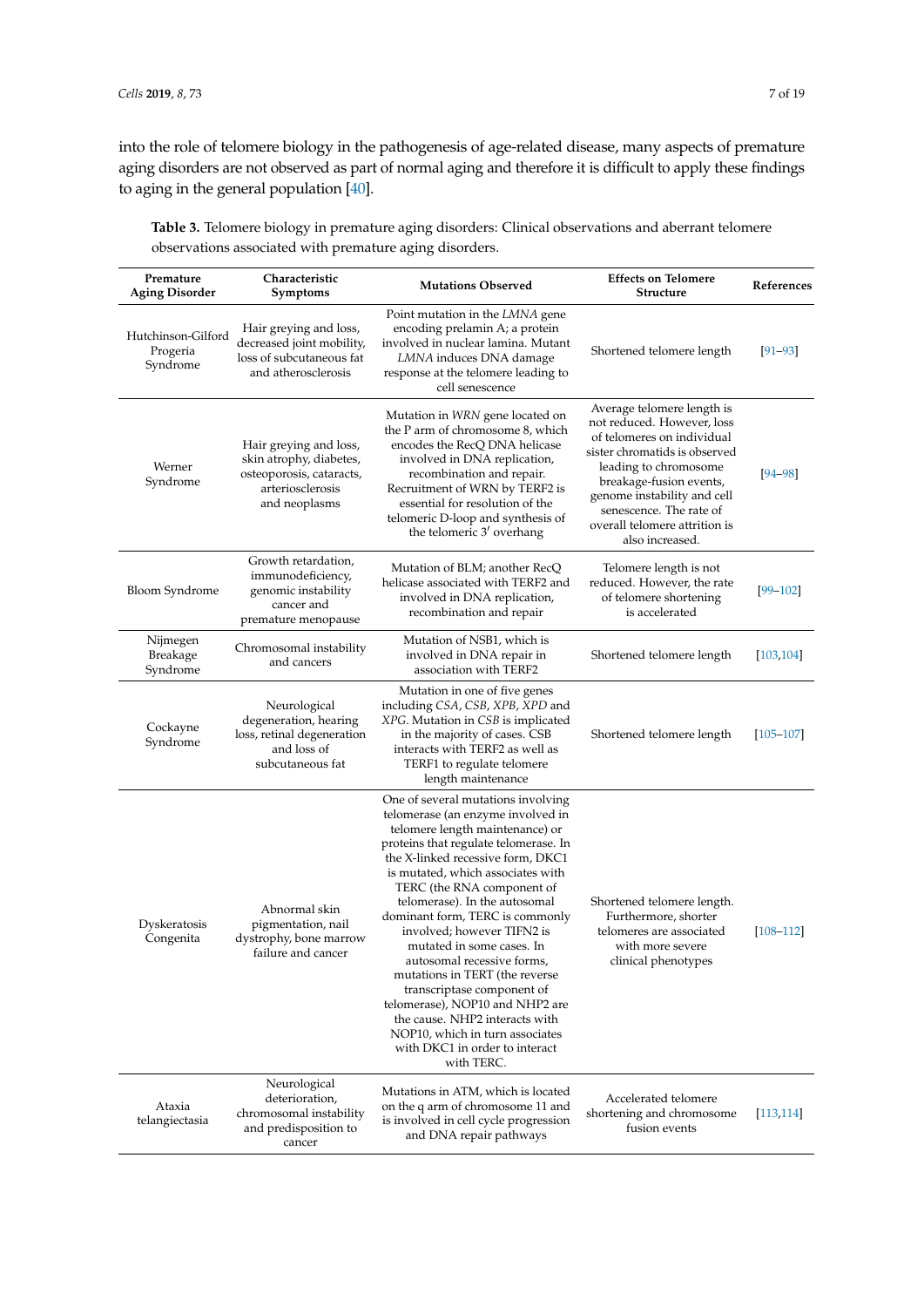|  | 8 of |
|--|------|
|  |      |

| Premature<br><b>Aging Disorder</b> | Characteristic<br><b>Symptoms</b>                                                                                                                                                                                                                                                                                 | <b>Mutations Observed</b> | <b>Effects on Telomere</b><br><b>Structure</b> | <b>References</b> |
|------------------------------------|-------------------------------------------------------------------------------------------------------------------------------------------------------------------------------------------------------------------------------------------------------------------------------------------------------------------|---------------------------|------------------------------------------------|-------------------|
| Down's<br>Syndrome                 | Accelerated aging<br>characteristics such as<br>premature skin<br>wrinkling, greying hair,<br>hypogonadism,<br>hypothyroidism, early<br>menopause and<br>declining immune<br>function. In addition<br>overexpression of<br>amyloid precursor<br>protein (APP) on<br>chromosome 21 leads to<br>Alzheimer's Disease | Trisomy chromosome 21     | Shortened telomere length                      | $[115 - 117]$     |

**Table 3.** *Cont.*

#### *4.2. Telomere Length in Age-Related Cardiometabolic and Neurological Disorders*

Several studies have shown that shortened telomeres are associated with cardiovascular disease [\[118](#page-15-1)[–120\]](#page-15-2), including atherosclerosis [\[121–](#page-15-3)[123\]](#page-15-4), hypertension [\[124\]](#page-15-5), vascular dementia [\[125\]](#page-15-6) and coronary heart disease [\[126\]](#page-15-7). Moreover, in many cases telomere length has been identified as an indicator of the severity of such conditions [\[60](#page-12-6)[,127\]](#page-15-8) and has been associated with risk of stroke, heart attack and mortality [\[127,](#page-15-8)[128\]](#page-15-9). However, methodological issues, particularly in relation to adjustment for important confounders (e.g., age, gender and ethnicity) mean than drawing robust conclusions from the data is difficult. Furthermore, others have noted that while telomere length itself may not be a risk factor for mortality associated with cardiovascular disease, the rate of telomere attrition is [\[129\]](#page-15-10).

Type II diabetes is another disease that is recognised as part of the aging phenotype and is one of the most common chronic diseases in the world. Again, this disease shows conflicting results across different studies that have assessed its relationship with telomere length. Initial studies showed that short telomeres are associated with type II diabetes [\[130,](#page-15-11)[131\]](#page-15-12); however in prospective studies this association was not always replicated. While some analyses demonstrate shortened telomere length as a risk for type II diabetes, others report no such link [\[132](#page-15-13)[,133\]](#page-15-14). A recent meta-analysis argued that this conflicting information may be due to small sample sizes in previous studies and therefore the authors pooled data from a large number of studies, concluding that shortened telomeres are associated with type II diabetes [\[134\]](#page-15-15). The authors point out however, that the strength of association in sub-group analysis was influenced by age and that other studies identify additional influencers of telomere length such as gender and ethnicity. Information on these factors was insufficient for such analysis in their own study and therefore further research is warranted [\[134\]](#page-15-15).

Similar conclusions can be drawn from studies that have investigated telomere length in Alzheimer's disease patients and in those suffering with dementia. Several studies show that affected individuals possess shortened leukocyte telomere lengths in comparison to age matched controls [\[135](#page-15-16)[–139\]](#page-16-0), however the data that associates severity of disease with telomere length is less clear-cut. While some show that telomere lengths of dementia and Alzheimer's disease patients are correlated with disease status [\[136,](#page-16-1)[138,](#page-16-2)[139\]](#page-16-0) others have not [\[140–](#page-16-3)[142\]](#page-16-4).

In addition, studies that have investigated telomere length in Parkinson's disease patients show similar results. Although telomere length has been shown to be reduced compared to controls in one study [\[143\]](#page-16-5), this was not observed in another [\[144\]](#page-16-6). Furthermore, a third study found that individuals with shortest telomere lengths were three fold less likely to develop Parkinson's disease [\[145\]](#page-16-7). That being said, it has been noted that the range of telomere lengths is altered in Parkinson's disease patients, with lengths of less than 5kb only observed in patients and not controls. Furthermore, in older individuals (above 60 years old), the percentage of short telomeres increased over time in comparison to controls [\[144\]](#page-16-6).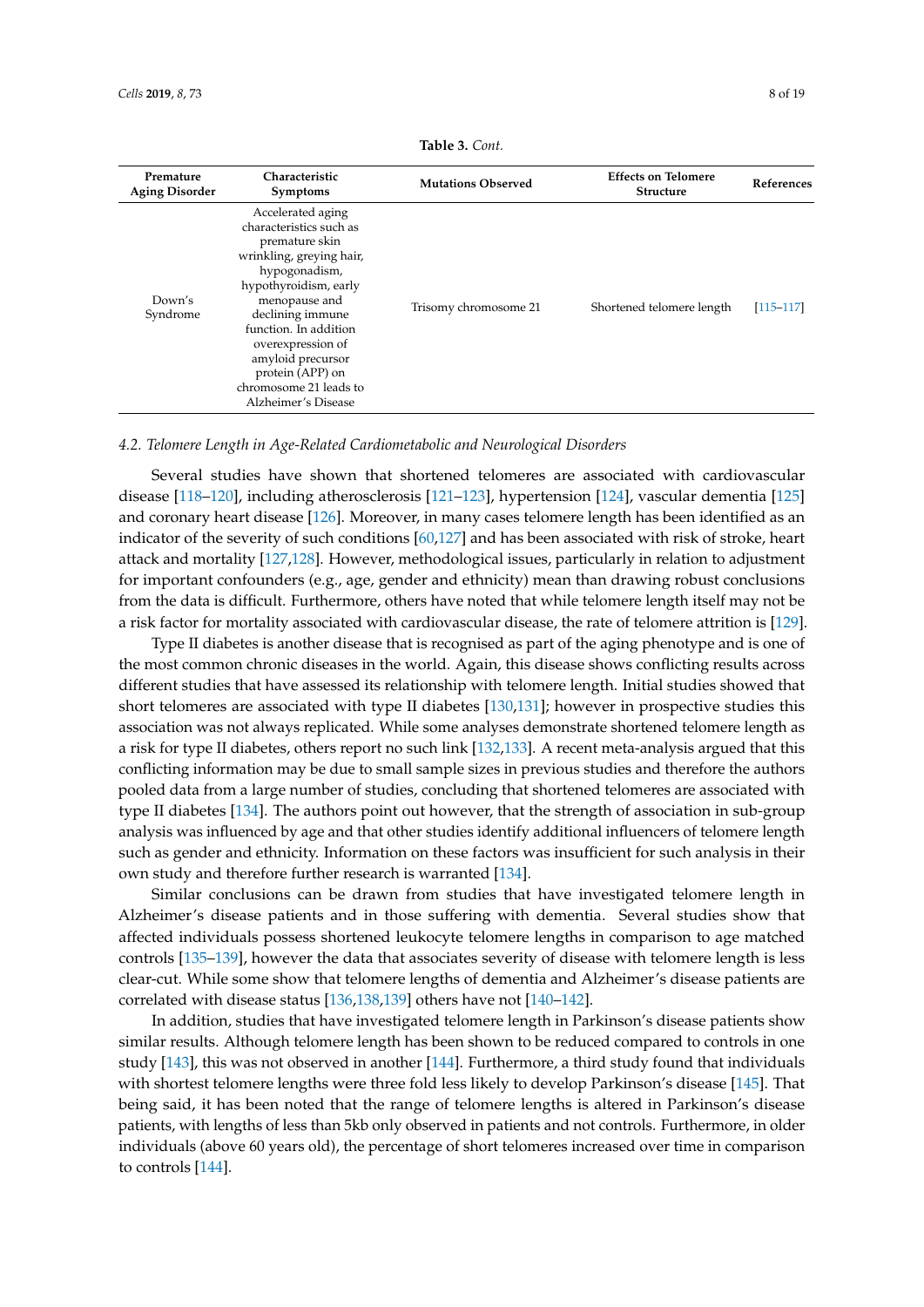#### *4.3. Telomeres, Tumorigenesis and Cancer*

Cancer, which is defined as the uncontrolled growth of abnormal cells, is the leading cause of death worldwide [\[146\]](#page-16-8) with advancing age being the most significant risk factor [\[147\]](#page-16-9). Cancer cells are typically characterised by chaotic genome instability and immortality as a result of an acquired means to circumvent normal replicative barriers. Therefore, the finite replicative capacity of the cell is vital in the prevention of cancer and in this sense, telomere function may also be extended to the protection against cancer. Once telomere degradation has reached a critical level, the cell is committed to pathways that ultimately result in senescence or apoptosis and thus telomeres protect the integrity of the genome. However in the event that this mechanism should fail, tumorigenesis ensues [\[148\]](#page-16-10).

Tumorigenesis is considered to be a three-step process, in which cancer cells evolve the ability to overcome committal to senescence. First, are the loss of telomeric repeat sequences and/or the loss of the telosome structure, which may occur independently of or as a result of the former [\[149\]](#page-16-11). Second is the inappropriate action of non-homologous end joining (NHEJ) or homology direction repair (HDR) machinery, which may recognise uncapped telomeres as DNA breaks. Such action results in the fusion of chromosomes at their ends, generating dicentric chromosomes which are subsequently pulled apart during cell division, creating further breakages. This breakage-bridge-fusion cycle continues during successive cell divisions resulting in duplication of whole chromosomes, aneuploidy, gene amplifications, translocations, inversions and deletions [\[150\]](#page-16-12). Such complex chromosome rearrangements add further oncogenic potential via deregulation of oncogenes or altered gene dosage [\[151](#page-16-13)[–153\]](#page-16-14). This second stage, known as the crisis stage, drives malignant transformation via the ability to evade apoptosis mechanisms [\[154\]](#page-16-15). Furthermore, as more successive divisions occur, telomeres shorten further, encouraging more chromosomes to enter breakage-fusion-bridge cycles and an accumulation of genomic instability [\[150\]](#page-16-12). Finally, these malignant cells must acquire immortality in order to continue cell division unchecked. In 90% of cancers, this is achieved via the expression of telomerase, which is inactive in normal somatic cells and acts to maintain telomere length in a shortened state [\[155\]](#page-16-16). Less commonly, this maintenance is achieved via ALT [\[156\]](#page-16-17).

With the above in mind, it is widely believed that shortened telomeres are both a protector (when recognised via the appropriate mechanisms) and an initiator (when not recognised) of tumorigenesis. In recent decades, it has also been increasingly recognised that a single short telomere may be sufficient to initiate tumorigenesis and that telomerase action may be tightly controlled, such that it may selectively act upon only the shortest telomeres. This in turn leads to the maintenance of a shortened state, synchronous with other chromosomes within the population of cells rather than elongation beyond the length of other chromosomes. Therefore, in many (but not all) tumours, overall telomere length may be unchanged or remain shortened in comparison to normal neighbouring cells [\[157–](#page-17-0)[159\]](#page-17-1).

<span id="page-9-2"></span><span id="page-9-1"></span><span id="page-9-0"></span>Given the association between shortened, dysfunctional telomeres and tumorigenesis it is unsurprising that many researchers have investigated the relationship between telomere length and a variety of specific cancers. In similarity to its relationship with chronological age, the relationship between telomere length and cancer is equally difficult to draw robust conclusions from. The majority of studies report shortened telomere length and some have additionally found that the degree of malignancy and prognosis were also associated with telomere length [\[160](#page-17-2)[,161\]](#page-17-3). However this appears to be specific to certain types of cancer. In meta-analyses, telomere length was shown to be shortened in bladder, oesophageal, gastric, head and neck, ovarian and renal cancers [\[160\]](#page-17-2). Short telomeres and telomerase mutations are also associated with hepatocarcinoma [\[162,](#page-17-4)[163\]](#page-17-5). However, no association with telomere length was observed in endometrial, prostate and skin cancer. Furthermore, an assessment of the association between telomere length in non-Hodgkin's lymphoma, breast, lung and colorectal cancer proved inconclusive [\[160\]](#page-17-2). Moreover, a recent systematic analysis of telomere length in 31 cancers showed that while overall, telomere length was shortened in tumour compared to normal tissues, many tumour types showed telomere elongation in a proportion of samples assessed. In three tumour types (testicular germ cell carcinoma, lower grade glioma and sarcoma), over 50% of samples showed telomere elongation [\[164\]](#page-17-6). Similarly, contradictory results are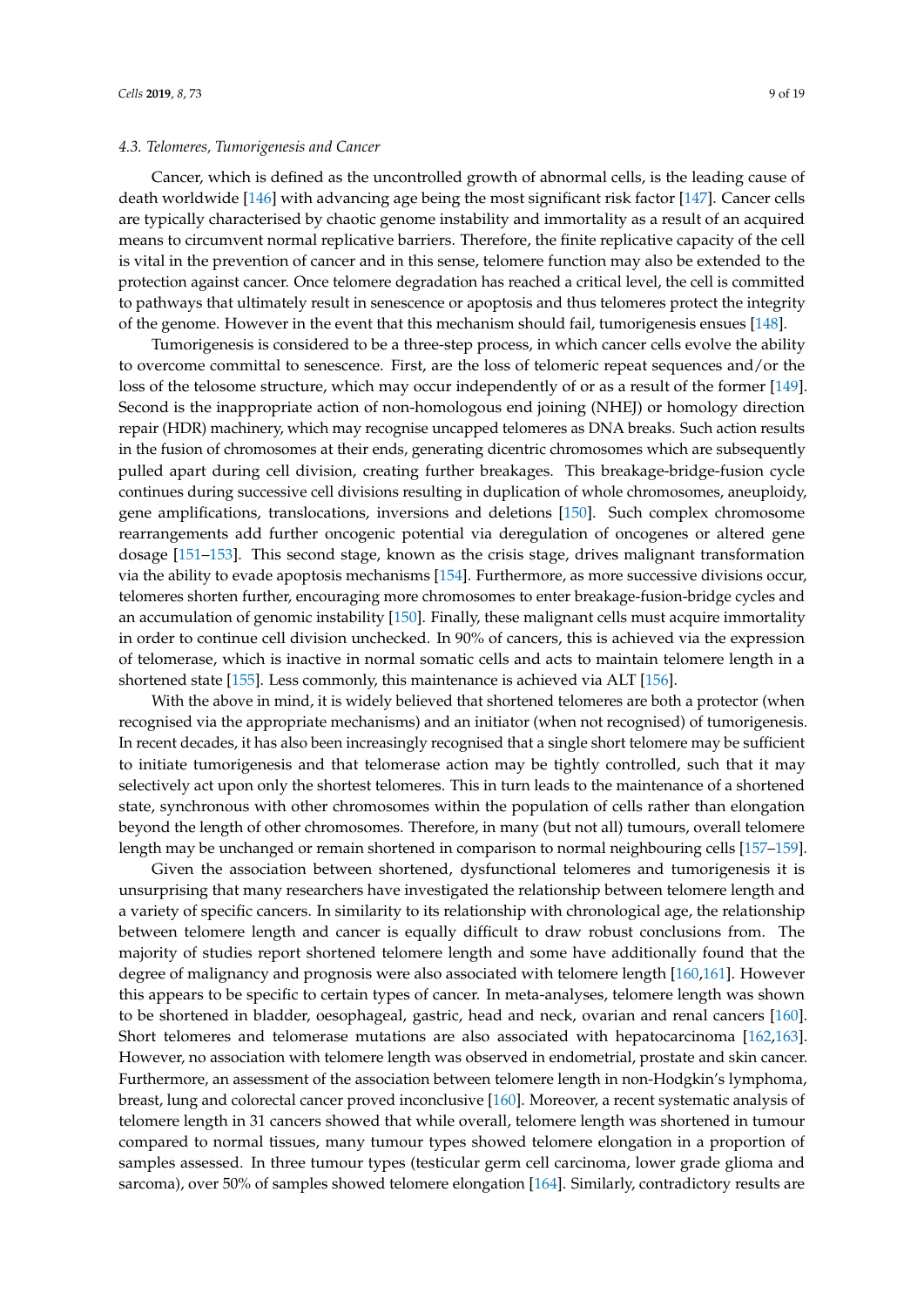<span id="page-10-1"></span><span id="page-10-0"></span>available from a variety of studies that have associated telomere length with the risk of developing cancer. While some studies report that longer telomeres are associated with an increased risk of developing cancer [\[165–](#page-17-7)[167\]](#page-17-8), others argue that shortened telomeres increase cancer risk [\[160](#page-17-2)[,168](#page-17-9)[,169\]](#page-17-10). These discrepancies may at least in part, be down to differences in study design. Prospective studies assess telomere length prior to diagnosis and therefore prior to the crisis stage of tumorigenesis when telomeres are longer and inhibit the protective effects of senescence whereas retrospective studies assess telomere length after cancer diagnosis and therefore after the crisis stage of tumorigenesis when telomeres are shorter and genomic instability ensues [\[165,](#page-17-7)[170\]](#page-17-11).

#### <span id="page-10-4"></span><span id="page-10-3"></span><span id="page-10-2"></span>**5. Conclusions and Perspectives**

<span id="page-10-8"></span><span id="page-10-7"></span><span id="page-10-6"></span><span id="page-10-5"></span>Since their discovery in 1939, our knowledge of telomere biology has continued to advance in leaps and bounds. Available data suggest that telomere attrition is associated with cellular senescence, the process of aging and the pathogenesis of many diseases. However, whilst these findings are both interesting and invaluable areas of uncertainty remain. Firstly, it must be recognised that association does not imply causality and the observational nature of telomere studies precludes any causal inferences. Secondly, whether shortening of telomeres observed is cause, effect or both is not well established. In addition, high inter-individual variability in telomere length suggests that many other factors besides chronological age may act as influencers (Table [2\)](#page-5-0). Furthermore, many other factors in addition to telomere shortening may contribute to the process of aging at the cellular, organ and organismal level. For example genetic, epigenetic, environmental and lifestyle factors [\[171,](#page-17-12)[172\]](#page-17-13) have been implicated in addition to mechanisms that regulate protein homeostasis, nutrient sensing [\[173\]](#page-17-14) and mitochondrial function [\[173,](#page-17-14)[174\]](#page-17-15).

<span id="page-10-15"></span><span id="page-10-14"></span><span id="page-10-13"></span><span id="page-10-12"></span><span id="page-10-11"></span><span id="page-10-10"></span><span id="page-10-9"></span>It is important to recognise that telomere length is a difficult parameter to measure and therefore technical factors in any study design may also impose significant problems in the interpretation of study results. For example, sample storage conditions and the methodology used to extract DNA and measure telomere length [\[175–](#page-18-0)[177\]](#page-18-1) may have an effect on the results obtained. In the context of studies that have assessed telomere length in relation to the onset of disease, the origin of the sample (e.g., the cell type and whether the sample is specific to the affected tissue or a surrogate sample) [\[160\]](#page-17-2), the type of controls used (paired samples with normal controls from the same individual or unpaired samples with controls from healthy donors) the timing of the sample (prior to or subsequent to the onset of disease) and the administration of any treatment [\[165\]](#page-17-7) may have additional effects. In the future therefore, research efforts should employ carefully designed, robust and reproducible methodologies in order to further our understanding of how the complex mechanisms that orchestrate the relationship between telomere biology and the process of aging and disease are interwoven.

<span id="page-10-19"></span><span id="page-10-18"></span><span id="page-10-17"></span><span id="page-10-16"></span>**Author Contributions:** K.J.T.: writing—original draft preparation, writing—review and editing. V.V.: writing—original draft preparation, writing—review and editing. D.K.G.: supervision, writing—review and editing.

**Funding:** The preparation of this review article received no external funding.

<span id="page-10-20"></span>**Conflicts of Interest:** The authors declare no conflict of interest. The funders had no role in the preparation or writing of the manuscript or in the decision to publish this review.

#### <span id="page-10-21"></span>**References**

- 1. Blackburn, E.; Szostak, J. The molecular structure of centromeres and telomeres. *Annu. Rev. Biochem.* **1984**, *53*, 163–194. [\[CrossRef\]](http://dx.doi.org/10.1146/annurev.bi.53.070184.001115) [\[PubMed\]](http://www.ncbi.nlm.nih.gov/pubmed/6383193)
- <span id="page-10-23"></span>2. Meyne, J.; Ratliff, R.L.; MoYzIs, R.K. Conservation of the human telomere sequence (TTAGGG) n among vertebrates. *Proc. Natl. Acad. Sci. USA* **1989**, *86*, 7049–7053. [\[CrossRef\]](http://dx.doi.org/10.1073/pnas.86.18.7049) [\[PubMed\]](http://www.ncbi.nlm.nih.gov/pubmed/2780561)
- <span id="page-10-22"></span>3. De Lange, T. Shelterin: The protein complex that shapes and safeguards human telomeres. *Genes Dev.* **2005**, *19*, 2100–2110. [\[CrossRef\]](http://dx.doi.org/10.1101/gad.1346005) [\[PubMed\]](http://www.ncbi.nlm.nih.gov/pubmed/16166375)
- 4. De Lange, T. T-loops and the origin of telomeres. *Nat. Rev. Mol. Cell Biol.* **2004**, *5*, 323–329. [\[CrossRef\]](http://dx.doi.org/10.1038/nrm1359) [\[PubMed\]](http://www.ncbi.nlm.nih.gov/pubmed/15071557)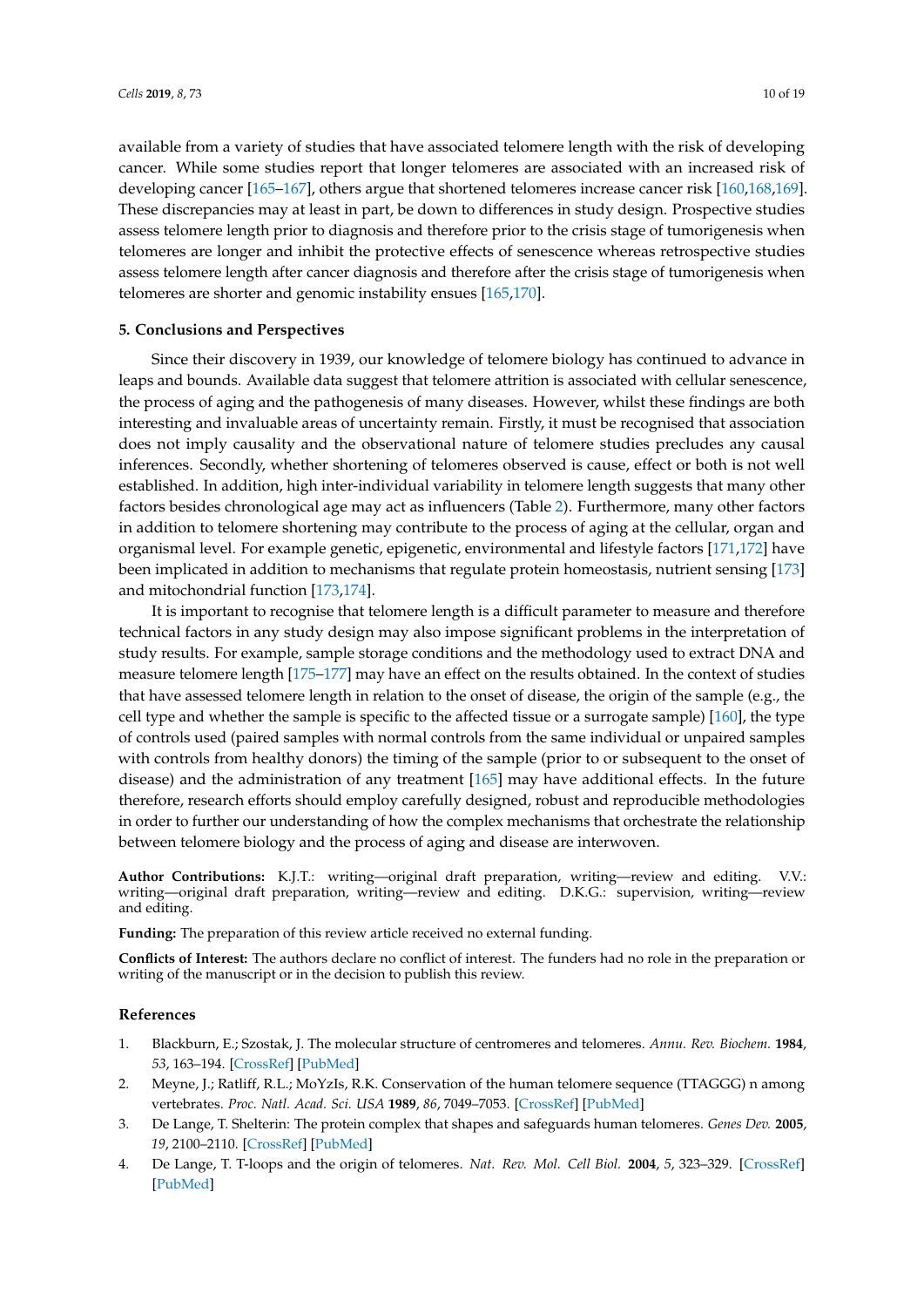- 5. Webb, C.J.; Wu, Y.; Zakian, V.A. DNA repair at telomeres: Keeping the ends intact. *Cold Spring Harb. Perspect. Biol.* **2013**, *5*, a012666. [\[CrossRef\]](http://dx.doi.org/10.1101/cshperspect.a012666) [\[PubMed\]](http://www.ncbi.nlm.nih.gov/pubmed/23732473)
- 6. Bailey, S.M.; Meyne, J.; Chen, D.J.; Kurimasa, A.; Li, G.C.; Lehnert, B.E.; Goodwin, E.H. DNA double-strand break repair proteins are required to cap the ends of mammalian chromosomes. *Proc. Natl. Acad. Sci. USA* **1999**, *96*, 14899–14904. [\[CrossRef\]](http://dx.doi.org/10.1073/pnas.96.26.14899) [\[PubMed\]](http://www.ncbi.nlm.nih.gov/pubmed/10611310)
- <span id="page-11-5"></span>7. Bailey, S.M.; Murnane, J.P. Telomeres, chromosome instability and cancer. *Nucleic Acids Res.* **2006**, *34*, 2408–2417. [\[CrossRef\]](http://dx.doi.org/10.1093/nar/gkl303)
- 8. Dechat, T.; Gajewski, A.; Korbei, B.; Gerlich, D.; Daigle, N.; Haraguchi, T.; Furukawa, K.; Ellenberg, J.; Foisner, R. LAP2α and BAF transiently localize to telomeres and specific regions on chromatin during nuclear assembly. *J. Cell Sci.* **2004**, *117*, 6117–6128. [\[CrossRef\]](http://dx.doi.org/10.1242/jcs.01529)
- <span id="page-11-0"></span>9. Novo, C.L.; Londono-Vallejo, J.A. Telomeres and the nucleus. *Semin. Cancer Biol.* **2013**, *23*, 116–124. [\[CrossRef\]](http://dx.doi.org/10.1016/j.semcancer.2012.02.001)
- <span id="page-11-1"></span>10. Blasco, M.A. The epigenetic regulation of mammalian telomeres. *Nat. Rev. Genet.* **2007**, *8*, 299. [\[CrossRef\]](http://dx.doi.org/10.1038/nrg2047)
- <span id="page-11-2"></span>11. Xin, H.; Liu, D.; Songyang, Z. The telosome/shelterin complex and its functions. *Genome Biol.* **2008**, *9*, 232. [\[CrossRef\]](http://dx.doi.org/10.1186/gb-2008-9-9-232) [\[PubMed\]](http://www.ncbi.nlm.nih.gov/pubmed/18828880)
- <span id="page-11-3"></span>12. Lazzerini-Denchi, E.; Sfeir, A. Stop pulling my strings—What telomeres taught us about the DNA damage response. *Nat. Rev. Mol. Cell Biol.* **2016**, *17*, 364. [\[CrossRef\]](http://dx.doi.org/10.1038/nrm.2016.43)
- <span id="page-11-4"></span>13. Lei, M.; Podell, E.R.; Cech, T.R. Structure of human POT1 bound to telomeric single-stranded DNA provides a model for chromosome end-protection. *Nat. Struct. Mol. Biol.* **2004**, *11*, 1223–1229. [\[CrossRef\]](http://dx.doi.org/10.1038/nsmb867) [\[PubMed\]](http://www.ncbi.nlm.nih.gov/pubmed/15558049)
- <span id="page-11-6"></span>14. Ohki, R.; Tsurimoto, T.; Ishikawa, F. In vitro reconstitution of the end replication problem. *Mol. Cell. Biol.* **2001**, *21*, 5753–5766. [\[CrossRef\]](http://dx.doi.org/10.1128/MCB.21.17.5753-5766.2001) [\[PubMed\]](http://www.ncbi.nlm.nih.gov/pubmed/11486015)
- <span id="page-11-18"></span>15. Okazaki, R.; Okazaki, T.; Sakabe, K.; Sugimoto, K.; Sugino, A. Mechanism of DNA chain growth. I. Possible discontinuity and unusual secondary structure of newly synthesized chains. *Proc. Natl. Acad. Sci. USA* **1968**, *59*, 598–605. [\[CrossRef\]](http://dx.doi.org/10.1073/pnas.59.2.598) [\[PubMed\]](http://www.ncbi.nlm.nih.gov/pubmed/4967086)
- <span id="page-11-7"></span>16. Watson, J.D. Origin of concatemeric T7DNA. *Nature* **1972**, *239*, 197–201. [\[CrossRef\]](http://dx.doi.org/10.1038/newbio239197a0)
- <span id="page-11-8"></span>17. Ohki, R.; Ishikawa, F. Telomere-bound TRF1 and TRF2 stall the replication fork at telomeric repeats. *Nucleic Acids Res.* **2004**, *32*, 1627–1637. [\[CrossRef\]](http://dx.doi.org/10.1093/nar/gkh309)
- <span id="page-11-9"></span>18. Greider, C.W.; Blackburn, E.H. A telomeric sequence in the RNA of Tetrahymena telomerase required for telomere repeat synthesis. *Nature* **1989**, *337*, 331–337. [\[CrossRef\]](http://dx.doi.org/10.1038/337331a0)
- 19. Azzalin, C.M.; Reichenbach, P.; Khoriauli, L.; Giulotto, E.; Lingner, J. Telomeric repeat–containing RNA and RNA surveillance factors at mammalian chromosome ends. *Science* **2007**, *318*, 798–801. [\[CrossRef\]](http://dx.doi.org/10.1126/science.1147182)
- <span id="page-11-10"></span>20. Redon, S.; Reichenbach, P.; Lingner, J. The non-coding RNA TERRA is a natural ligand and direct inhibitor of human telomerase. *Nucleic Acids Res.* **2010**, *38*, 5797–5806. [\[CrossRef\]](http://dx.doi.org/10.1093/nar/gkq296)
- <span id="page-11-11"></span>21. Henson, J.D.; Neumann, A.A.; Yeager, T.R.; Reddel, R.R. Alternative lengthening of telomeres in mammalian cells. *Oncogene* **2002**, *21*, 598. [\[CrossRef\]](http://dx.doi.org/10.1038/sj.onc.1205058) [\[PubMed\]](http://www.ncbi.nlm.nih.gov/pubmed/11850785)
- 22. Hiyama, E.; Hiyama, K. Telomere and telomerase in stem cells. *Br. J. Cancer* **2007**, *96*, 1020. [\[CrossRef\]](http://dx.doi.org/10.1038/sj.bjc.6603671)
- <span id="page-11-12"></span>23. Hayflick, L.; Moorhead, P.S. The serial cultivation of human diploid cell strains. *Exp. Cell Res.* **1961**, *25*, 585–621. [\[CrossRef\]](http://dx.doi.org/10.1016/0014-4827(61)90192-6)
- <span id="page-11-13"></span>24. Harley, C.B.; Futcher, A.B.; Greider, C.W. Telomeres shorten during ageing of human fibroblasts. *Nature* **1990**, *345*, 458–460. [\[CrossRef\]](http://dx.doi.org/10.1038/345458a0) [\[PubMed\]](http://www.ncbi.nlm.nih.gov/pubmed/2342578)
- <span id="page-11-14"></span>25. Allsopp, R.C.; Vaziri, H.; Patterson, C.; Goldstein, S.; Younglai, E.V.; Futcher, A.B.; Greider, C.W.; Harley, C.B. Telomere length predicts replicative capacity of human fibroblasts. *Proc. Natl. Acad. Sci. USA* **1992**, *89*, 10114–10118. [\[CrossRef\]](http://dx.doi.org/10.1073/pnas.89.21.10114) [\[PubMed\]](http://www.ncbi.nlm.nih.gov/pubmed/1438199)
- <span id="page-11-15"></span>26. Shay, J.W.; Wright, W.E. Hayflick, his limit, and cellular ageing. *Nat. Rev. Mol. Cell Biol.* **2000**, *1*, 72. [\[CrossRef\]](http://dx.doi.org/10.1038/35036093) [\[PubMed\]](http://www.ncbi.nlm.nih.gov/pubmed/11413492)
- <span id="page-11-19"></span>27. Hastie, N.D.; Dempster, M.; Dunlop, M.G.; Thompson, A.M.; Green, D.K.; Allshire, R.C. Telomere reduction in human colorectal carcinoma and with ageing. *Nature* **1990**, *346*, 866–868. [\[CrossRef\]](http://dx.doi.org/10.1038/346866a0)
- <span id="page-11-20"></span>28. Lindsey, J.; McGill, N.I.; Lindsey, L.A.; Green, D.K.; Cooke, H.J. In vivo loss of telomeric repeats with age in humans. *Mutat. Res.* **1991**, *256*, 45–48. [\[CrossRef\]](http://dx.doi.org/10.1016/0921-8734(91)90032-7)
- <span id="page-11-16"></span>29. Frenck, R.W., Jr.; Blackburn, E.H.; Shannon, K.M. The rate of telomere sequence loss in human leukocytes varies with age. *Proc. Natl. Acad. Sci. USA* **1998**, *95*, 5607–5610. [\[CrossRef\]](http://dx.doi.org/10.1073/pnas.95.10.5607)
- <span id="page-11-17"></span>30. Zeichner, S.L.; Palumbo, P.; Feng, Y.; Xiao, X.; Gee, D.; Sleasman, J.; Goodenow, M.; Biggar, R.; Dimitrov, D. Rapid telomere shortening in children. *Blood* **1999**, *93*, 2824–2830.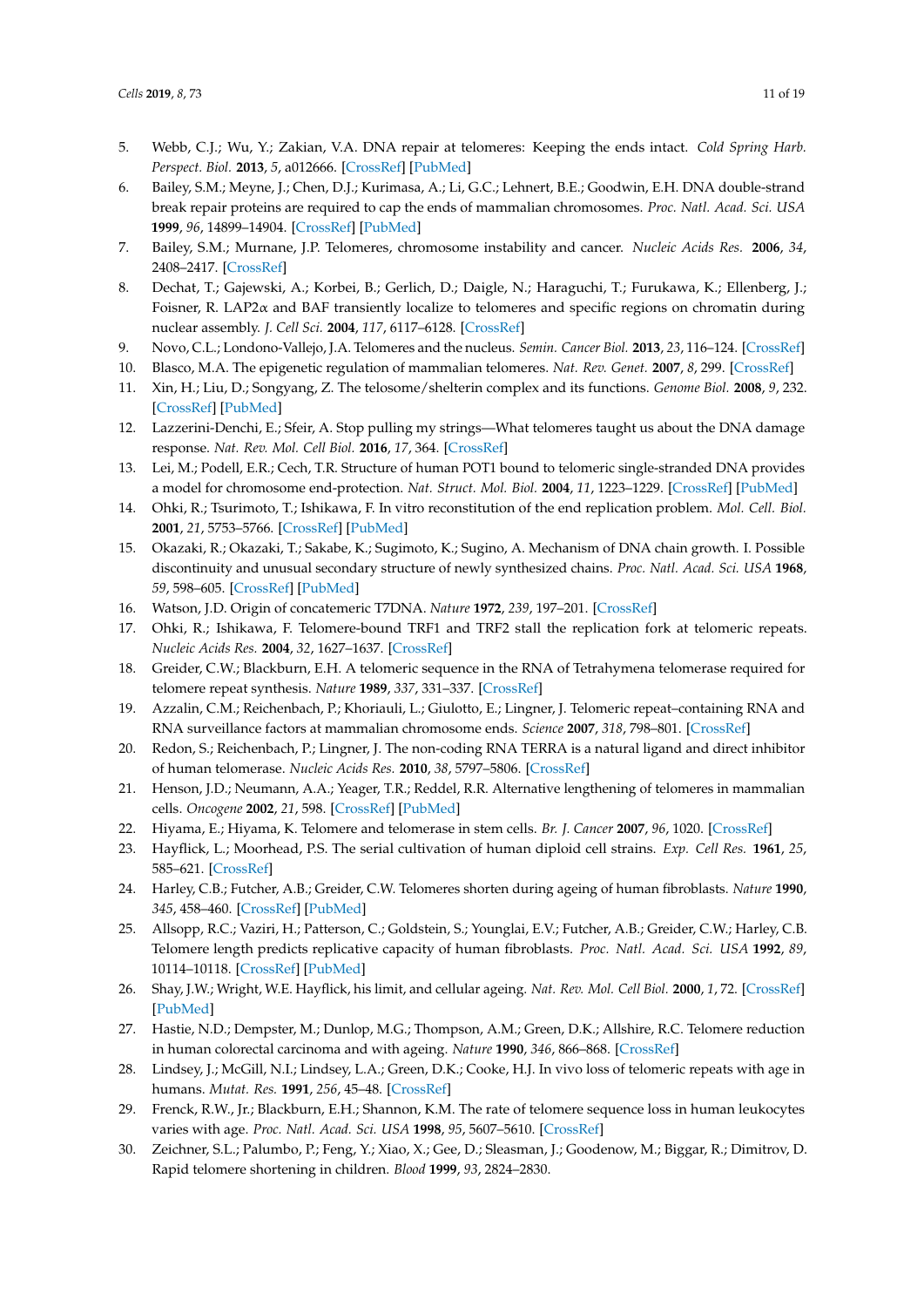- <span id="page-12-0"></span>31. Rufer, N.; Brümmendorf, T.H.; Kolvraa, S.; Bischoff, C.; Christensen, K.; Wadsworth, L.; Schulzer, M.; Lansdorp, P.M. Telomere fluorescence measurements in granulocytes and T lymphocyte subsets point to a high turnover of hematopoietic stem cells and memory T cells in early childhood. *J. Exp. Med.* **1999**, *190*, 157–168. [\[CrossRef\]](http://dx.doi.org/10.1084/jem.190.2.157) [\[PubMed\]](http://www.ncbi.nlm.nih.gov/pubmed/10432279)
- <span id="page-12-1"></span>32. Takubo, K.; Nakamura, K.-I.; Izumiyama, N.; Furugori, E.; Sawabe, M.; Arai, T.; Esaki, Y.; Mafune, K.-I.; Kammori, M.; Fujiwara, M. Telomere shortening with aging in human liver. *J. Gerontol. A Biol. Sci. Med. Sci.* **2000**, *55*, B533–B536. [\[CrossRef\]](http://dx.doi.org/10.1093/gerona/55.11.B533) [\[PubMed\]](http://www.ncbi.nlm.nih.gov/pubmed/11078086)
- <span id="page-12-3"></span><span id="page-12-2"></span>33. Takubo, K.; Nakamura, K.-I.; Izumiyama, N.; Sawabe, M.; Arai, T.; Esaki, Y.; Tanaka, Y.; Mafune, K.-I.; Fujiwara, M.; Kammori, M. Telomere shortening with aging in human esophageal mucosa. *Age* **1999**, *22*, 95–99. [\[CrossRef\]](http://dx.doi.org/10.1007/s11357-999-0011-6) [\[PubMed\]](http://www.ncbi.nlm.nih.gov/pubmed/23604406)
- <span id="page-12-4"></span>34. Lansdorp, P.M. Telomeres, stem cells, and hematology. *Blood* **2008**, *111*, 1759–1766. [\[CrossRef\]](http://dx.doi.org/10.1182/blood-2007-09-084913) [\[PubMed\]](http://www.ncbi.nlm.nih.gov/pubmed/18263784)
- <span id="page-12-5"></span>35. Longhese, M.P. DNA damage response at functional and dysfunctional telomeres. *Genes Dev.* **2008**, *22*, 125–140. [\[CrossRef\]](http://dx.doi.org/10.1101/gad.1626908)
- <span id="page-12-6"></span>36. Shay, J.W. Telomerase therapeutics: Telomeres recognized as a DNA damage signal. *Clin. Cancer Res.* **2003**, *9*, 3521–3525.
- 37. Muñoz-Espín, D.; Serrano, M. Cellular senescence: From physiology to pathology. *Nat. Rev. Mol. Cell Biol.* **2014**, *15*, 482–496. [\[CrossRef\]](http://dx.doi.org/10.1038/nrm3823)
- <span id="page-12-7"></span>38. Vicencio, J.M.; Galluzzi, L.; Tajeddine, N.; Ortiz, C.; Criollo, A.; Tasdemir, E.; Morselli, E.; Ben Younes, A.; Maiuri, M.C.; Lavandero, S. Senescence, apoptosis or autophagy? *Gerontology* **2008**, *54*, 92–99. [\[CrossRef\]](http://dx.doi.org/10.1159/000129697)
- 39. Armanios, M. Telomeres and age-related disease: How telomere biology informs clinical paradigms. *J. Clin. Investig.* **2013**, *123*, 996–1002. [\[CrossRef\]](http://dx.doi.org/10.1172/JCI66370)
- <span id="page-12-8"></span>40. Sanders, J.L.; Newman, A.B. Telomere Length in Epidemiology: A Biomarker of Aging, Age-Related Disease, Both, or Neither? *Epidemiol. Rev.* **2013**, *35*, 112–131. [\[CrossRef\]](http://dx.doi.org/10.1093/epirev/mxs008)
- <span id="page-12-9"></span>41. Von Zglinicki, T.; Martin-Ruiz, C.M. Telomeres as biomarkers for ageing and age-related diseases. *Curr. Mol. Med.* **2005**, *5*, 197–203. [\[CrossRef\]](http://dx.doi.org/10.2174/1566524053586545) [\[PubMed\]](http://www.ncbi.nlm.nih.gov/pubmed/15974873)
- 42. Turner, S.; Wong, H.P.; Rai, J.; Hartshorne, G.M. Telomere lengths in human oocytes, cleavage stage embryos and blastocysts. *Mol. Hum. Reprod.* **2010**. [\[CrossRef\]](http://dx.doi.org/10.1093/molehr/gaq048) [\[PubMed\]](http://www.ncbi.nlm.nih.gov/pubmed/20573647)
- <span id="page-12-10"></span>43. Wright, D.L.; Jones, E.L.; Mayer, J.F.; Oehninger, S.; Gibbons, W.E.; Lanzendorf, S.E. Characterization of telomerase activity in the human oocyte and preimplantation embryo. *Mol. Hum. Reprod.* **2001**, *7*, 947–955. [\[CrossRef\]](http://dx.doi.org/10.1093/molehr/7.10.947) [\[PubMed\]](http://www.ncbi.nlm.nih.gov/pubmed/11574663)
- 44. Cheng, G.; Kong, F.; Luan, Y.; Sun, C.; Wang, J.; Zhang, L.; Jiang, B.; Qi, T.; Zhao, J.; Zheng, C. Differential shortening rate of telomere length in the development of human fetus. *Biochem. Biophys. Res. Commun.* **2013**, *442*, 112–115. [\[CrossRef\]](http://dx.doi.org/10.1016/j.bbrc.2013.11.022) [\[PubMed\]](http://www.ncbi.nlm.nih.gov/pubmed/24246679)
- 45. Youngren, K.; Jeanclos, E.; Aviv, H.; Kimura, M.; Stock, J.; Hanna, M.; Skurnick, J.; Bardeguez, A.; Aviv, A. Synchrony in telomere length of the human fetus. *Hum. Genet.* **1998**, *102*, 640–643. [\[CrossRef\]](http://dx.doi.org/10.1007/s004390050755) [\[PubMed\]](http://www.ncbi.nlm.nih.gov/pubmed/9703424)
- <span id="page-12-11"></span>46. Holmes, D.K.; Bellantuono, I.; Walkinshaw, S.A.; Alfirevic, Z.; Johnston, T.A.; Subhedar, N.V.; Chittick, R.; Swindell, R.; Wynn, R.F. Telomere length dynamics differ in foetal and early post-natal human leukocytes in a longitudinal study. *Biogerontology* **2009**, *10*, 279–284. [\[CrossRef\]](http://dx.doi.org/10.1007/s10522-008-9194-y) [\[PubMed\]](http://www.ncbi.nlm.nih.gov/pubmed/18989747)
- <span id="page-12-12"></span>47. Wright, W.E.; Piatyszek, M.A.; Rainey, W.E.; Byrd, W.; Shay, J.W. Telomerase activity in human germline and embryonic tissues and cells. *Dev. Genet.* **1996**, *18*, 173–179. [\[CrossRef\]](http://dx.doi.org/10.1002/(SICI)1520-6408(1996)18:2<173::AID-DVG10>3.0.CO;2-3)
- 48. Ulaner, G.A.; Giudice, L.C. Developmental regulation of telomerase activity in human fetal tissues during gestation. *Mol. Hum. Reprod.* **1997**, *3*, 769–773. [\[CrossRef\]](http://dx.doi.org/10.1093/molehr/3.9.769)
- <span id="page-12-13"></span>49. Vasu, V.; Turner, K.J.; George, S.; Greenall, J.; Slijepcevic, P.; Griffin, D.K. Preterm infants have significantly longer telomeres than their term born counterparts. *PLoS ONE* **2017**, *12*, e0180082. [\[CrossRef\]](http://dx.doi.org/10.1371/journal.pone.0180082)
- <span id="page-12-14"></span>50. Friedrich, U.; Schwab, M.; Griese, E.U.; Fritz, P.; Klotz, U. Telomeres in neonates: New insights in fetal hematopoiesis. *Pediatr. Res.* **2001**, *49*, 252–256. [\[CrossRef\]](http://dx.doi.org/10.1203/00006450-200102000-00020)
- <span id="page-12-15"></span>51. Menon, R.; Yu, J.; Basanta-Henry, P.; Brou, L.; Berga, S.L.; Fortunato, S.J.; Taylor, R.N. Short fetal leukocyte telomere length and preterm prelabor rupture of the membranes. *PLoS ONE* **2012**, *7*, e31136. [\[CrossRef\]](http://dx.doi.org/10.1371/journal.pone.0031136) [\[PubMed\]](http://www.ncbi.nlm.nih.gov/pubmed/22348044)
- 52. Okuda, K.; Bardeguez, A.; Gardner, J.P.; Rodriguez, P.; Ganesh, V.; Kimura, M.; Skurnick, J.; Awad, G.; Aviv, A. Telomere length in the newborn. *Pediatr. Res.* **2002**, *52*, 377–381. [\[CrossRef\]](http://dx.doi.org/10.1203/00006450-200209000-00012) [\[PubMed\]](http://www.ncbi.nlm.nih.gov/pubmed/12193671)
- 53. Akkad, A.; Hastings, R.; Konje, J.C.; Bell, S.C.; Thurston, H.; Williams, B. Telomere length in small-for-gestational-age babies. *BJOG* **2006**, *113*, 318–323. [\[CrossRef\]](http://dx.doi.org/10.1111/j.1471-0528.2005.00839.x) [\[PubMed\]](http://www.ncbi.nlm.nih.gov/pubmed/16487204)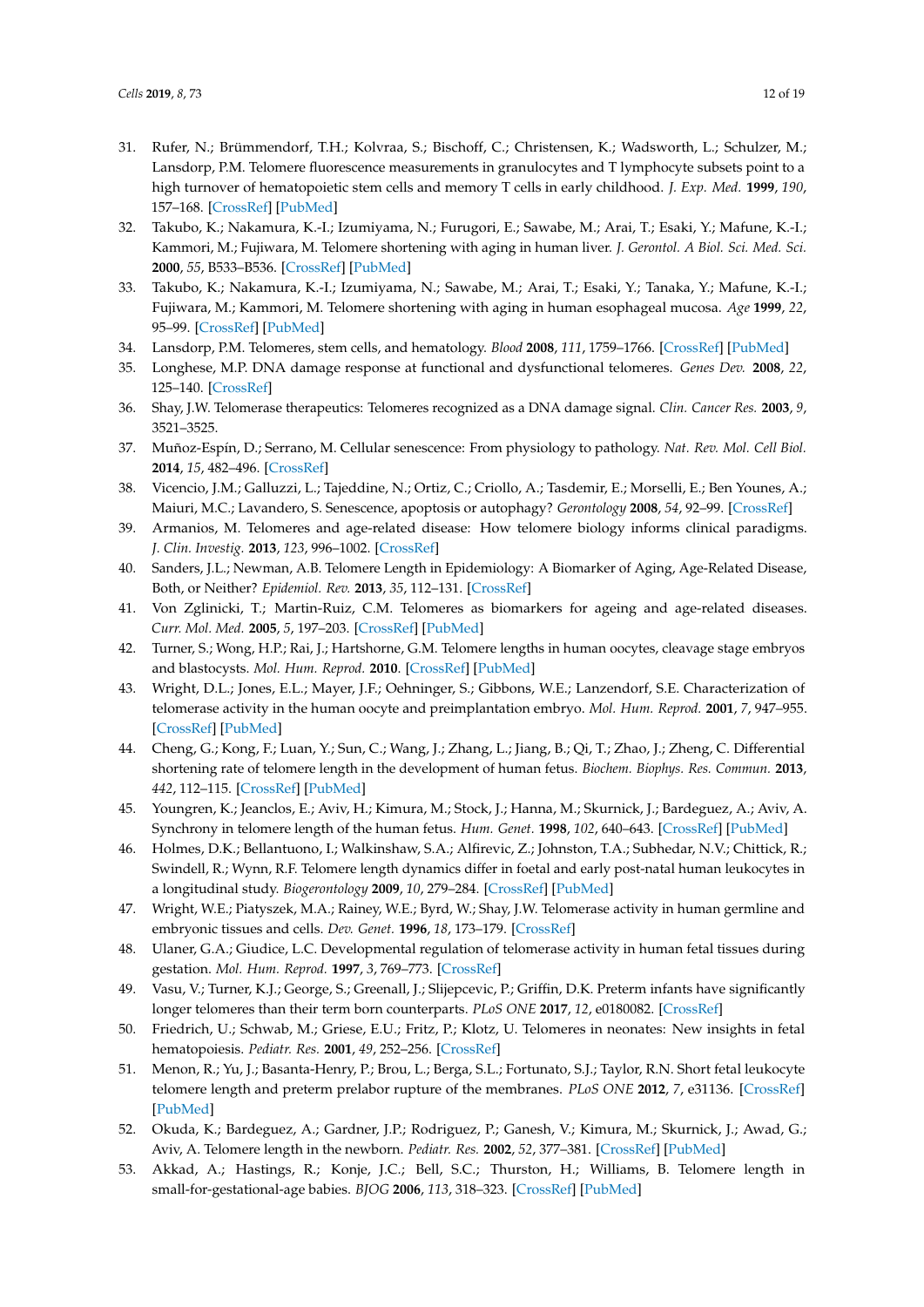- <span id="page-13-0"></span>54. Factor-Litvak, P.; Susser, E.; Kezios, K.; McKeague, I.; Kark, J.D.; Hoffman, M.; Kimura, M.; Wapner, R.; Aviv, A. Leukocyte telomere length in newborns: Implications for the role of telomeres in human disease. *Pediatrics* **2016**. [\[CrossRef\]](http://dx.doi.org/10.1542/peds.2015-3927) [\[PubMed\]](http://www.ncbi.nlm.nih.gov/pubmed/26969272)
- <span id="page-13-1"></span>55. Njajou, O.T.; Cawthon, R.M.; Damcott, C.M.; Wu, S.H.; Ott, S.; Garant, M.J.; Blackburn, E.H.; Mitchell, B.D.; Shuldiner, A.R.; Hsueh, W.C. Telomere length is paternally inherited and is associated with parental lifespan. *Proc. Natl. Acad. Sci. USA* **2007**, *104*, 12135–12139. [\[CrossRef\]](http://dx.doi.org/10.1073/pnas.0702703104) [\[PubMed\]](http://www.ncbi.nlm.nih.gov/pubmed/17623782)
- 56. Nordfjäll, K.; Larefalk, Å.; Lindgren, P.; Holmberg, D.; Roos, G. Telomere length and heredity: Indications of paternal inheritance. *Proc. Natl. Acad. Sci. USA* **2005**, *102*, 16374–16378. [\[CrossRef\]](http://dx.doi.org/10.1073/pnas.0501724102) [\[PubMed\]](http://www.ncbi.nlm.nih.gov/pubmed/16258070)
- <span id="page-13-2"></span>57. Friedrich, U.; Griese, E.-U.; Schwab, M.; Fritz, P.; Thon, K.-P.; Klotz, U. Telomere length in different tissues of elderly patients. *Mech. Ageing Dev.* **2000**, *119*, 89–99. [\[CrossRef\]](http://dx.doi.org/10.1016/S0047-6374(00)00173-1)
- <span id="page-13-3"></span>58. Daniali, L.; Benetos, A.; Susser, E.; Kark, J.D.; Labat, C.; Kimura, M.; Desai, K.K.; Granick, M.; Aviv, A. Telomeres shorten at equivalent rates in somatic tissues of adults. *Nat. Commun.* **2013**, *4*, 1597. [\[CrossRef\]](http://dx.doi.org/10.1038/ncomms2602)
- 59. Nordfjäll, K.; Eliasson, M.; Stegmayr, B.; Melander, O.; Nilsson, P.; Roos, G. Telomere length is associated with obesity parameters but with a gender difference. *Obesity* **2008**, *16*, 2682–2689. [\[CrossRef\]](http://dx.doi.org/10.1038/oby.2008.413)
- 60. Willeit, P.; Willeit, J.; Brandstätter, A.; Ehrlenbach, S.; Mayr, A.; Gasperi, A.; Weger, S.; Oberhollenzer, F.; Reindl, M.; Kronenberg, F. Cellular aging reflected by leukocyte telomere length predicts advanced atherosclerosis and cardiovascular disease risk. *Arterioscler. Thromb. Vasc. Biol.* **2010**, *30*, 1649–1656. [\[CrossRef\]](http://dx.doi.org/10.1161/ATVBAHA.110.205492)
- <span id="page-13-5"></span><span id="page-13-4"></span>61. Henckel, E.; Svenson, U.; Nordlund, B.; Berggren Broström, E.; Hedlin, G.; Degerman, S.; Bohlin, K. Telomere length was similar in school-age children with bronchopulmonary dysplasia and allergic asthma. *Acta Paediatr.* **2018**, *107*, 1395–1401. [\[CrossRef\]](http://dx.doi.org/10.1111/apa.14294) [\[PubMed\]](http://www.ncbi.nlm.nih.gov/pubmed/29476624)
- 62. Aviv, A.; Chen, W.; Gardner, J.P.; Kimura, M.; Brimacombe, M.; Cao, X.; Srinivasan, S.R.; Berenson, G.S. Leukocyte telomere dynamics: Longitudinal findings among young adults in the Bogalusa Heart Study. *Am. J. Epidemiol.* **2009**, *169*, 323–329. [\[CrossRef\]](http://dx.doi.org/10.1093/aje/kwn338) [\[PubMed\]](http://www.ncbi.nlm.nih.gov/pubmed/19056834)
- <span id="page-13-6"></span>63. Benetos, A.; Kark, J.D.; Susser, E.; Kimura, M.; Sinnreich, R.; Chen, W.; Steenstrup, T.; Christensen, K.; Herbig, U.; von Bornemann Hjelmborg, J. Tracking and fixed ranking of leukocyte telomere length across the adult life course. *Aging Cell* **2013**, *12*, 615–621. [\[CrossRef\]](http://dx.doi.org/10.1111/acel.12086) [\[PubMed\]](http://www.ncbi.nlm.nih.gov/pubmed/23601089)
- <span id="page-13-8"></span><span id="page-13-7"></span>64. Andrew, T.; Aviv, A.; Falchi, M.; Surdulescu, G.L.; Gardner, J.P.; Lu, X.; Kimura, M.; Kato, B.S.; Valdes, A.M.; Spector, T.D. Mapping genetic loci that determine leukocyte telomere length in a large sample of unselected female sibling pairs. *Am. J. Hum. Genet.* **2006**, *78*, 480–486. [\[CrossRef\]](http://dx.doi.org/10.1086/500052)
- <span id="page-13-9"></span>65. Codd, V.; Nelson, C.P.; Albrecht, E.; Mangino, M.; Deelen, J.; Buxton, J.L.; Hottenga, J.J.; Fischer, K.; Esko, T.; Surakka, I. Identification of seven loci affecting mean telomere length and their association with disease. *Nat. Genet.* **2013**, *45*, 422–427. [\[CrossRef\]](http://dx.doi.org/10.1038/ng.2528) [\[PubMed\]](http://www.ncbi.nlm.nih.gov/pubmed/23535734)
- <span id="page-13-10"></span>66. Mangino, M.; Hwang, S.-J.; Spector, T.D.; Hunt, S.C.; Kimura, M.; Fitzpatrick, A.L.; Christiansen, L.; Petersen, I.; Elbers, C.C.; Harris, T. Genome-wide meta-analysis points to CTC1 and ZNF676 as genes regulating telomere homeostasis in humans. *Hum. Mol. Genet.* **2012**, *21*, 5385–5394. [\[CrossRef\]](http://dx.doi.org/10.1093/hmg/dds382) [\[PubMed\]](http://www.ncbi.nlm.nih.gov/pubmed/23001564)
- <span id="page-13-12"></span><span id="page-13-11"></span>67. Hjelmborg, J.B.; Dalgård, C.; Möller, S.; Steenstrup, T.; Kimura, M.; Christensen, K.; Kyvik, K.O.; Aviv, A. The heritability of leucocyte telomere length dynamics. *J. Med. Genet.* **2015**, *52*, 297–302. [\[CrossRef\]](http://dx.doi.org/10.1136/jmedgenet-2014-102736)
- <span id="page-13-13"></span>68. Kyo, S.; Takakura, M.; Kanaya, T.; Zhuo, W.; Fujimoto, K.; Nishio, Y.; Orimo, A.; Inoue, M. Estrogen activates telomerase. *Cancer Res.* **1999**, *59*, 5917–5921.
- <span id="page-13-14"></span>69. Simoncini, T.; Hafezi-Moghadam, A.; Brazil, D.P.; Ley, K.; Chin, W.W.; Liao, J.K. Interaction of oestrogen receptor with the regulatory subunit of phosphatidylinositol-3-OH kinase. *Nature* **2000**, *407*, 538–541. [\[CrossRef\]](http://dx.doi.org/10.1038/35035131)
- 70. Kang, S.S.; Kwon, T.; Do, S.I. Akt protein kinase enhances human telomerase activity through phosphorylation of telomerase reverse transcriptase subunit. *J. Biol. Chem.* **1999**, *274*, 13085–13090. [\[CrossRef\]](http://dx.doi.org/10.1074/jbc.274.19.13085)
- <span id="page-13-15"></span>71. Diez Roux, A.V.; Ranjit, N.; Jenny, N.S.; Shea, S.; Cushman, M.; Fitzpatrick, A.; Seeman, T. Race/ethnicity and telomere length in the Multi-Ethnic Study of Atherosclerosis. *Aging Cell* **2009**, *8*, 251–257. [\[CrossRef\]](http://dx.doi.org/10.1111/j.1474-9726.2009.00470.x)
- <span id="page-13-16"></span>72. Epel, E.S. Psychological and metabolic stress: A recipe for accelerated cellular aging. *Hormones* **2009**, *8*, 7–22. [\[CrossRef\]](http://dx.doi.org/10.14310/horm.2002.1217) [\[PubMed\]](http://www.ncbi.nlm.nih.gov/pubmed/19269917)
- 73. Simon, N.M.; Smoller, J.W.; McNamara, K.L.; Maser, R.S.; Zalta, A.K.; Pollack, M.H.; Nierenberg, A.A.; Fava, M.; Wong, K.-K. Telomere shortening and mood disorders: Preliminary support for a chronic stress model of accelerated aging. *Biol. Psychiatry* **2006**, *60*, 432–435. [\[CrossRef\]](http://dx.doi.org/10.1016/j.biopsych.2006.02.004)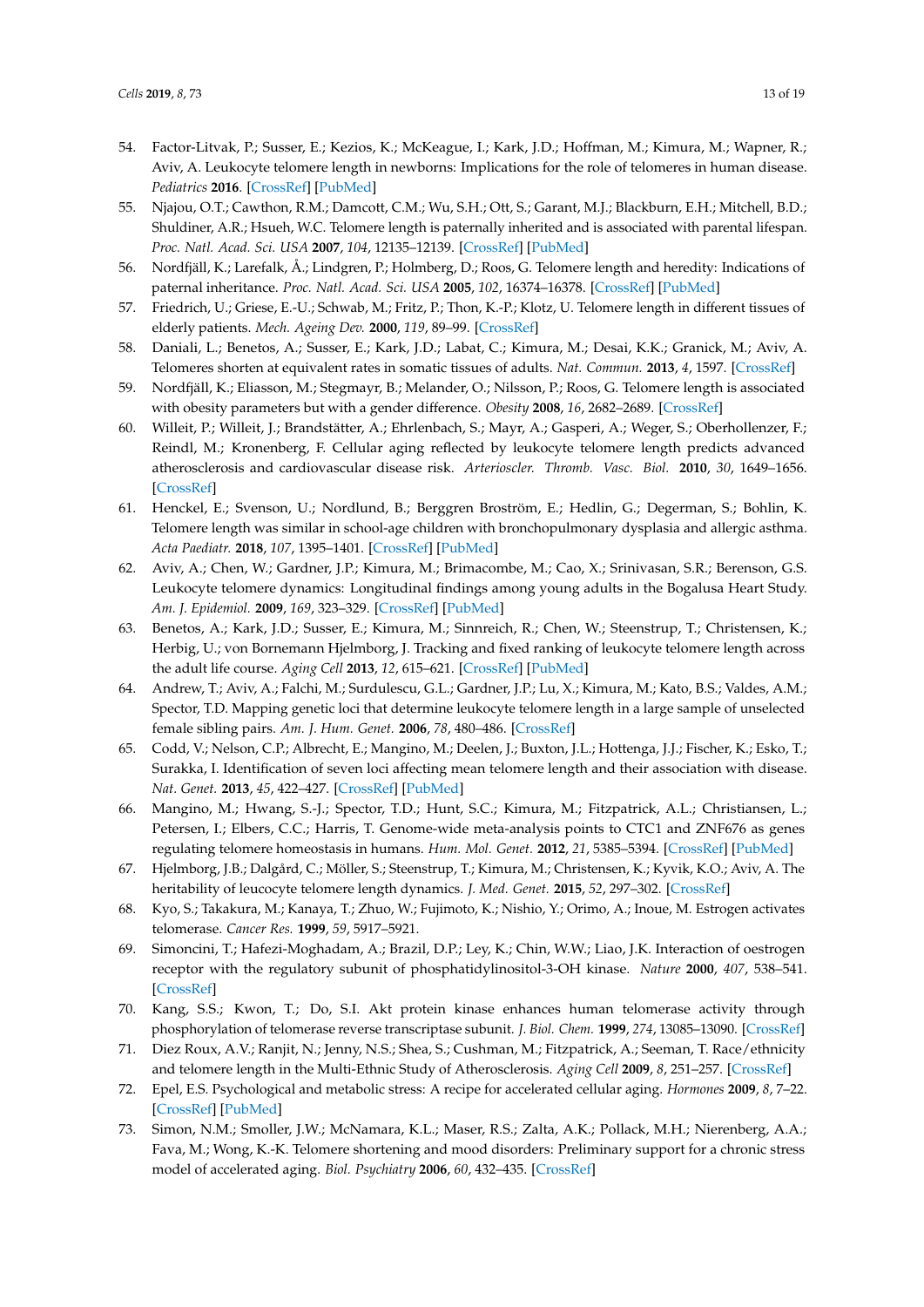- 74. Wolkowitz, O.M.; Mellon, S.H.; Epel, E.S.; Lin, J.; Dhabhar, F.S.; Su, Y.; Reus, V.I.; Rosser, R.; Burke, H.M.; Kupferman, E. Leukocyte telomere length in major depression: Correlations with chronicity, inflammation and oxidative stress-preliminary findings. *PLoS ONE* **2011**, *6*, e17837. [\[CrossRef\]](http://dx.doi.org/10.1371/journal.pone.0017837) [\[PubMed\]](http://www.ncbi.nlm.nih.gov/pubmed/21448457)
- 75. Cherkas, L.F.; Hunkin, J.L.; Kato, B.S.; Richards, J.B.; Gardner, J.P.; Surdulescu, G.L.; Kimura, M.; Lu, X.; Spector, T.D.; Aviv, A. The association between physical activity in leisure time and leukocyte telomere length. *Arch. Intern. Med.* **2008**, *168*, 154–158. [\[CrossRef\]](http://dx.doi.org/10.1001/archinternmed.2007.39) [\[PubMed\]](http://www.ncbi.nlm.nih.gov/pubmed/18227361)
- <span id="page-14-1"></span><span id="page-14-0"></span>76. Puterman, E.; Lin, J.; Blackburn, E.; O'Donovan, A.; Adler, N.; Epel, E. The power of exercise: Buffering the effect of chronic stress on telomere length. *PLoS ONE* **2010**, *5*, e10837. [\[CrossRef\]](http://dx.doi.org/10.1371/journal.pone.0010837) [\[PubMed\]](http://www.ncbi.nlm.nih.gov/pubmed/20520771)
- 77. Ludlow, A.T.; Zimmerman, J.B.; Witkowski, S.; Hearn, J.W.; Hatfield, B.D.; Roth, S.M. Relationship between physical activity level, telomere length, and telomerase activity. *Med. Sci. Sports Exerc.* **2008**, *40*, 1764. [\[CrossRef\]](http://dx.doi.org/10.1249/MSS.0b013e31817c92aa) [\[PubMed\]](http://www.ncbi.nlm.nih.gov/pubmed/18799986)
- 78. Valdes, A.; Andrew, T.; Gardner, J.A.; Kimura, M.; Oelsner, E.; Cherkas, L.; Aviv, A.; Spector, T. Obesity, cigarette smoking, and telomere length in women. *Lancet* **2005**, *366*, 662–664. [\[CrossRef\]](http://dx.doi.org/10.1016/S0140-6736(05)66630-5)
- <span id="page-14-2"></span>79. Das, U.N. Metabolic syndrome X: An inflammatory condition? *Curr. Hypertens. Rep.* **2004**, *6*, 66–73. [\[CrossRef\]](http://dx.doi.org/10.1007/s11906-004-0014-8)
- 80. Furukawa, S.; Fujita, T.; Shimabukuro, M.; Iwaki, M.; Yamada, Y.; Nakajima, Y.; Nakayama, O.; Makishima, M.; Matsuda, M.; Shimomura, I. Increased oxidative stress in obesity and its impact on metabolic syndrome. *J. Clin. Investig.* **2004**, *114*, 1752–1761. [\[CrossRef\]](http://dx.doi.org/10.1172/JCI21625)
- <span id="page-14-4"></span><span id="page-14-3"></span>81. Carulli, L.; Anzivino, C.; Baldelli, E.; Zenobii, M.; Rocchi, M.B.L.; Bertolotti, M. Telomere length elongation after weight loss intervention in obese adults. *Mol. Genet. Metab.* **2016**, *118*, 138–142. [\[CrossRef\]](http://dx.doi.org/10.1016/j.ymgme.2016.04.003) [\[PubMed\]](http://www.ncbi.nlm.nih.gov/pubmed/27157420)
- <span id="page-14-5"></span>82. McGrath, M.; Wong, J.Y.; Michaud, D.; Hunter, D.J.; De Vivo, I. Telomere length, cigarette smoking, and bladder cancer risk in men and women. *Cancer Epidemiol. Biomark. Prev.* **2007**, *16*, 815–819. [\[CrossRef\]](http://dx.doi.org/10.1158/1055-9965.EPI-06-0961) [\[PubMed\]](http://www.ncbi.nlm.nih.gov/pubmed/17416776)
- 83. Pavanello, S.; Hoxha, M.; Dioni, L.; Bertazzi, P.A.; Snenghi, R.; Nalesso, A.; Ferrara, S.D.; Montisci, M.; Baccarelli, A. Shortened telomeres in individuals with abuse in alcohol consumption. *Int. J. Cancer* **2011**, *129*, 983–992. [\[CrossRef\]](http://dx.doi.org/10.1002/ijc.25999) [\[PubMed\]](http://www.ncbi.nlm.nih.gov/pubmed/21351086)
- <span id="page-14-6"></span>84. Childs, B.G.; Durik, M.; Baker, D.J.; Van Deursen, J.M. Cellular senescence in aging and age-related disease: From mechanisms to therapy. *Nat. Med.* **2015**, *21*, 1424. [\[CrossRef\]](http://dx.doi.org/10.1038/nm.4000) [\[PubMed\]](http://www.ncbi.nlm.nih.gov/pubmed/26646499)
- 85. Collado, M.; Blasco, M.A.; Serrano, M. Cellular senescence in cancer and aging. *Cell* **2007**, *130*, 223–233. [\[CrossRef\]](http://dx.doi.org/10.1016/j.cell.2007.07.003) [\[PubMed\]](http://www.ncbi.nlm.nih.gov/pubmed/17662938)
- <span id="page-14-7"></span>86. Wiley, C.D.; Velarde, M.C.; Lecot, P.; Liu, S.; Sarnoski, E.A.; Freund, A.; Shirakawa, K.; Lim, H.W.; Davis, S.S.; Ramanathan, A. Mitochondrial dysfunction induces senescence with a distinct secretory phenotype. *Cell Metab.* **2016**, *23*, 303–314. [\[CrossRef\]](http://dx.doi.org/10.1016/j.cmet.2015.11.011) [\[PubMed\]](http://www.ncbi.nlm.nih.gov/pubmed/26686024)
- 87. Passos, J.F.; Saretzki, G.; von Zglinicki, T. DNA damage in telomeres and mitochondria during cellular senescence: Is there a connection? *Nucleic Acids Res.* **2007**, *35*, 7505–7513. [\[CrossRef\]](http://dx.doi.org/10.1093/nar/gkm893)
- 88. Jenny, N.S. Inflammation in aging: Cause, effect, or both? *Discov. Med.* **2012**, *13*, 451–460.
- 89. Finkel, T.; Holbrook, N.J. Oxidants, oxidative stress and the biology of ageing. *Nature* **2000**, *408*, 239. [\[CrossRef\]](http://dx.doi.org/10.1038/35041687)
- 90. Oikawa, S.; Kawanishi, S. Site-specific DNA damage at GGG sequence by oxidative stress may accelerate telomere shortening. *FEBS Lett.* **1999**, *453*, 365–368. [\[CrossRef\]](http://dx.doi.org/10.1016/S0014-5793(99)00748-6)
- <span id="page-14-8"></span>91. De Sandre-Giovannoli, A.; Bernard, R.; Cau, P.; Navarro, C.; Amiel, J.; Boccaccio, I.; Lyonnet, S.; Stewart, C.L.; Munnich, A.; Le Merrer, M. Lamin a truncation in Hutchinson-Gilford progeria. *Science* **2003**, *300*, 2055. [\[CrossRef\]](http://dx.doi.org/10.1126/science.1084125) [\[PubMed\]](http://www.ncbi.nlm.nih.gov/pubmed/12702809)
- 92. Decker, M.L.; Chavez, E.; Vulto, I.; Lansdorp, P.M. Telomere length in Hutchinson-Gilford progeria syndrome. *Mech. Ageing Dev.* **2009**, *130*, 377–383. [\[CrossRef\]](http://dx.doi.org/10.1016/j.mad.2009.03.001) [\[PubMed\]](http://www.ncbi.nlm.nih.gov/pubmed/19428457)
- <span id="page-14-9"></span>93. Benson, E.K.; Lee, S.W.; Aaronson, S.A. Role of progerin-induced telomere dysfunction in HGPS premature cellular senescence. *J. Cell Sci.* **2010**, *123*, 2605–2612. [\[CrossRef\]](http://dx.doi.org/10.1242/jcs.067306)
- <span id="page-14-10"></span>94. Goto, M.; Rubenstein, M.; Weber, J.; Woods, K.; Drayna, D. Genetic linkage of Werner's syndrome to five markers on chromosome 8. *Nature* **1992**, *355*, 735–738. [\[CrossRef\]](http://dx.doi.org/10.1038/355735a0) [\[PubMed\]](http://www.ncbi.nlm.nih.gov/pubmed/1741060)
- <span id="page-14-11"></span>95. Schulz, V.P.; Zakian, V.A.; Ogburn, C.E.; McKay, J.; Jarzebowicz, A.A.; Martin, G.; Edland, S. Accelerated loss of telomeric repeats may not explain accelerated replicative decline of Werner syndrome cells. *Hum. Genet.* **1996**, *97*, 750–754. [\[CrossRef\]](http://dx.doi.org/10.1007/BF02346184) [\[PubMed\]](http://www.ncbi.nlm.nih.gov/pubmed/8641691)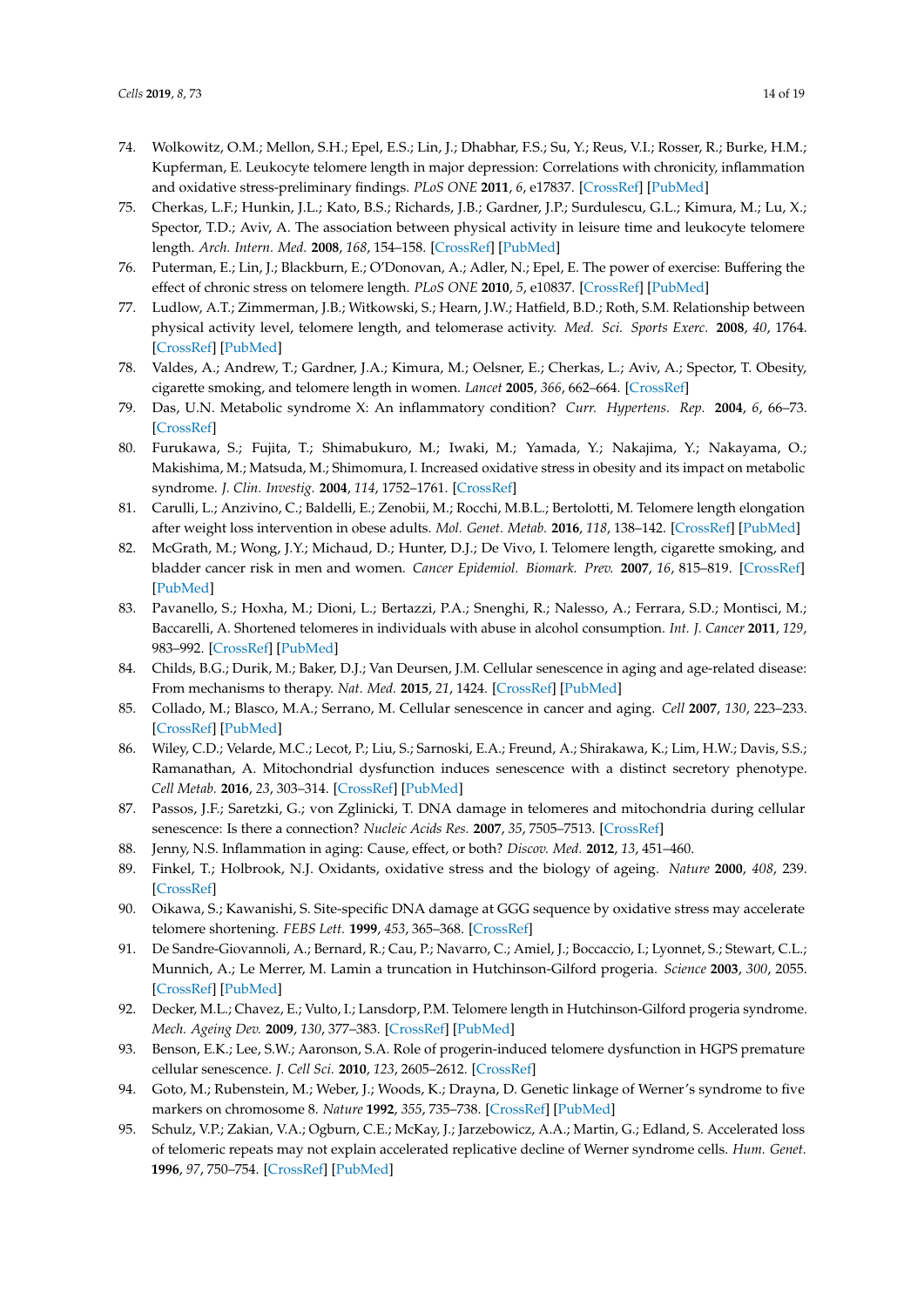- 96. Baird, D.M.; Davis, T.; Rowson, J.; Jones, C.J.; Kipling, D. Normal telomere erosion rates at the single cell level in Werner syndrome fibroblast cells. *Hum. Mol. Genet.* **2004**, *13*, 1515–1524. [\[CrossRef\]](http://dx.doi.org/10.1093/hmg/ddh159) [\[PubMed\]](http://www.ncbi.nlm.nih.gov/pubmed/15150162)
- <span id="page-15-0"></span>97. Opresko, P.L.; Otterlei, M.; Graakjær, J.; Bruheim, P.; Dawut, L.; Kølvraa, S.; May, A.; Seidman, M.M.; Bohr, V.A. The Werner syndrome helicase and exonuclease cooperate to resolve telomeric D loops in a manner regulated by TRF1 and TRF2. *Mol. Cell* **2004**, *14*, 763–774. [\[CrossRef\]](http://dx.doi.org/10.1016/j.molcel.2004.05.023)
- <span id="page-15-1"></span>98. Crabbe, L.; Jauch, A.; Naeger, C.M.; Holtgreve-Grez, H.; Karlseder, J. Telomere dysfunction as a cause of genomic instability in Werner syndrome. *Proc. Natl. Acad. Sci. USA* **2007**, *104*, 2205–2210. [\[CrossRef\]](http://dx.doi.org/10.1073/pnas.0609410104)
- 99. Stavropoulos, D.J.; Bradshaw, P.S.; Li, X.; Pasic, I.; Truong, K.; Ikura, M.; Ungrin, M.; Meyn, M.S. The Bloom syndrome helicase BLM interacts with TRF2 in ALT cells and promotes telomeric DNA synthesis. *Hum. Mol. Genet.* **2002**, *11*, 3135–3144. [\[CrossRef\]](http://dx.doi.org/10.1093/hmg/11.25.3135)
- <span id="page-15-2"></span>100. Yankiwski, V.; Marciniak, R.A.; Guarente, L.; Neff, N.F. Nuclear structure in normal and Bloom syndrome cells. *Proc. Natl. Acad. Sci. USA* **2000**, *97*, 5214–5219. [\[CrossRef\]](http://dx.doi.org/10.1073/pnas.090525897)
- <span id="page-15-3"></span>101. German, J. Bloom syndrome: A mendelian prototype of somatic mutational disease. *Medicine* **1993**, *72*, 393–406. [\[CrossRef\]](http://dx.doi.org/10.1097/00005792-199311000-00003) [\[PubMed\]](http://www.ncbi.nlm.nih.gov/pubmed/8231788)
- 102. Neff, N.F.; Ellis, N.A.; Ye, T.Z.; Noonan, J.; Huang, K.; Sanz, M.; Proytcheva, M. The DNA helicase activity of BLM is necessary for the correction of the genomic instability of Bloom syndrome cells. *Mol. Biol. Cell* **1999**, *10*, 665–676. [\[CrossRef\]](http://dx.doi.org/10.1091/mbc.10.3.665) [\[PubMed\]](http://www.ncbi.nlm.nih.gov/pubmed/10069810)
- <span id="page-15-4"></span>103. Shiloh, Y. Ataxia-telangiectasia and the Nijmegen breakage syndrome: Related disorders but genes apart. *Annu. Rev. Genet.* **1997**, *31*, 635–662. [\[CrossRef\]](http://dx.doi.org/10.1146/annurev.genet.31.1.635) [\[PubMed\]](http://www.ncbi.nlm.nih.gov/pubmed/9442910)
- <span id="page-15-5"></span>104. Ranganathan, V.; Heine, W.F.; Ciccone, D.N.; Rudolph, K.L.; Wu, X.; Chang, S.; Hai, H.; Ahearn, I.M.; Livingston, D.M.; Resnick, I. Rescue of a telomere length defect of Nijmegen breakage syndrome cells requires NBS and telomerase catalytic subunit. *Curr. Biol.* **2001**, *11*, 962–966. [\[CrossRef\]](http://dx.doi.org/10.1016/S0960-9822(01)00267-6)
- <span id="page-15-6"></span>105. Stevnsner, T.; Muftuoglu, M.; Aamann, M.D.; Bohr, V.A. The role of Cockayne Syndrome group B (CSB) protein in base excision repair and aging. *Mech. Ageing Dev.* **2008**, *129*, 441–448. [\[CrossRef\]](http://dx.doi.org/10.1016/j.mad.2008.04.009) [\[PubMed\]](http://www.ncbi.nlm.nih.gov/pubmed/18541289)
- <span id="page-15-7"></span>106. Laugel, V.; Dalloz, C.; Durand, M.; Sauvanaud, F.; Kristensen, U.; Vincent, M.-C.; Pasquier, L.; Odent, S.; Cormier-Daire, V.; Gener, B. Mutation update for the CSB/ERCC6 and CSA/ERCC8 genes involved in Cockayne syndrome. *Hum. Mutat.* **2010**, *31*, 113–126. [\[CrossRef\]](http://dx.doi.org/10.1002/humu.21154)
- <span id="page-15-9"></span><span id="page-15-8"></span>107. Batenburg, N.L.; Mitchell, T.R.; Leach, D.M.; Rainbow, A.J.; Zhu, X.-D. Cockayne Syndrome group B protein interacts with TRF2 and regulates telomere length and stability. *Nucleic Acids Res.* **2012**, *40*, 9661–9674. [\[CrossRef\]](http://dx.doi.org/10.1093/nar/gks745)
- <span id="page-15-10"></span>108. Heiss, N.; Knight, S.; Vulliamy, T.; Klauck, S.; Wiemann, S.; Mason, P.; Poustka, A.; Dokal, I. X-linked dyskeratosis congenita is caused by mutations in a highly conserved gene with putative nucleolar functions. *Nat. Genet.* **1998**, *19*, 32. [\[CrossRef\]](http://dx.doi.org/10.1038/ng0598-32)
- 109. Mitchell, J.R.; Wood, E.; Collins, K. A telomerase component is defective in the human disease dyskeratosis congenita. *Nature* **1999**, *402*, 551–555. [\[CrossRef\]](http://dx.doi.org/10.1038/990141)
- <span id="page-15-11"></span>110. Vulliamy, T.; Beswick, R.; Kirwan, M.; Marrone, A.; Digweed, M.; Walne, A.; Dokal, I. Mutations in the telomerase component NHP2 cause the premature ageing syndrome dyskeratosis congenita. *Proc. Natl. Acad. Sci. USA* **2008**, *105*, 8073–8078. [\[CrossRef\]](http://dx.doi.org/10.1073/pnas.0800042105)
- <span id="page-15-12"></span>111. Savage, S.A.; Giri, N.; Baerlocher, G.M.; Orr, N.; Lansdorp, P.M.; Alter, B.P. TINF2, a Component of the Shelterin Telomere Protection Complex, Is Mutated in Dyskeratosis Congenita. *Am. J. Med. Genet.* **2008**, *82*, 501–509. [\[CrossRef\]](http://dx.doi.org/10.1016/j.ajhg.2007.10.004) [\[PubMed\]](http://www.ncbi.nlm.nih.gov/pubmed/18252230)
- <span id="page-15-14"></span><span id="page-15-13"></span>112. Walne, A.J.; Vulliamy, T.; Marrone, A.; Beswick, R.; Kirwan, M.; Masunari, Y.; Al-Qurashi, F.-H.; Aljurf, M.; Dokal, I. Genetic heterogeneity in autosomal recessive dyskeratosis congenita with one subtype due to mutations in the telomerase-associated protein NOP10. *Hum. Mol. Genet.* **2007**, *16*, 1619–1629. [\[CrossRef\]](http://dx.doi.org/10.1093/hmg/ddm111) [\[PubMed\]](http://www.ncbi.nlm.nih.gov/pubmed/17507419)
- <span id="page-15-15"></span>113. Savitsky, K.; Bar-Shira, A.; Gilad, S.; Rotman, G.; Ziv, Y.; Vanagaite, L.; Tagle, D.A.; Smith, S.; Uziel, T.; Sfez, S. A single ataxia telangiectasia gene with a product similar to PI-3 kinase. *Science* **1995**, *268*, 1749–1753. [\[CrossRef\]](http://dx.doi.org/10.1126/science.7792600) [\[PubMed\]](http://www.ncbi.nlm.nih.gov/pubmed/7792600)
- <span id="page-15-16"></span>114. Metcalfe, J.A.; Parkhill, J.; Campbell, L.; Stacey, M.; Biggs, P.; Byrd, P.J.; Taylor, A.M.R. Accelerated telomere shortening in ataxia telangiectasia. *Nat. Genet.* **1996**, *13*, 350–353. [\[CrossRef\]](http://dx.doi.org/10.1038/ng0796-350) [\[PubMed\]](http://www.ncbi.nlm.nih.gov/pubmed/8673136)
- 115. Vaziri, H.; Schächter, F.; Uchida, I.; Wei, L.; Zhu, X.; Effros, R.; Cohen, D.; Harley, C. Loss of telomeric DNA during aging of normal and trisomy 21 human lymphocytes. *Am. J. Hum. Genet.* **1993**, *52*, 661. [\[PubMed\]](http://www.ncbi.nlm.nih.gov/pubmed/8460632)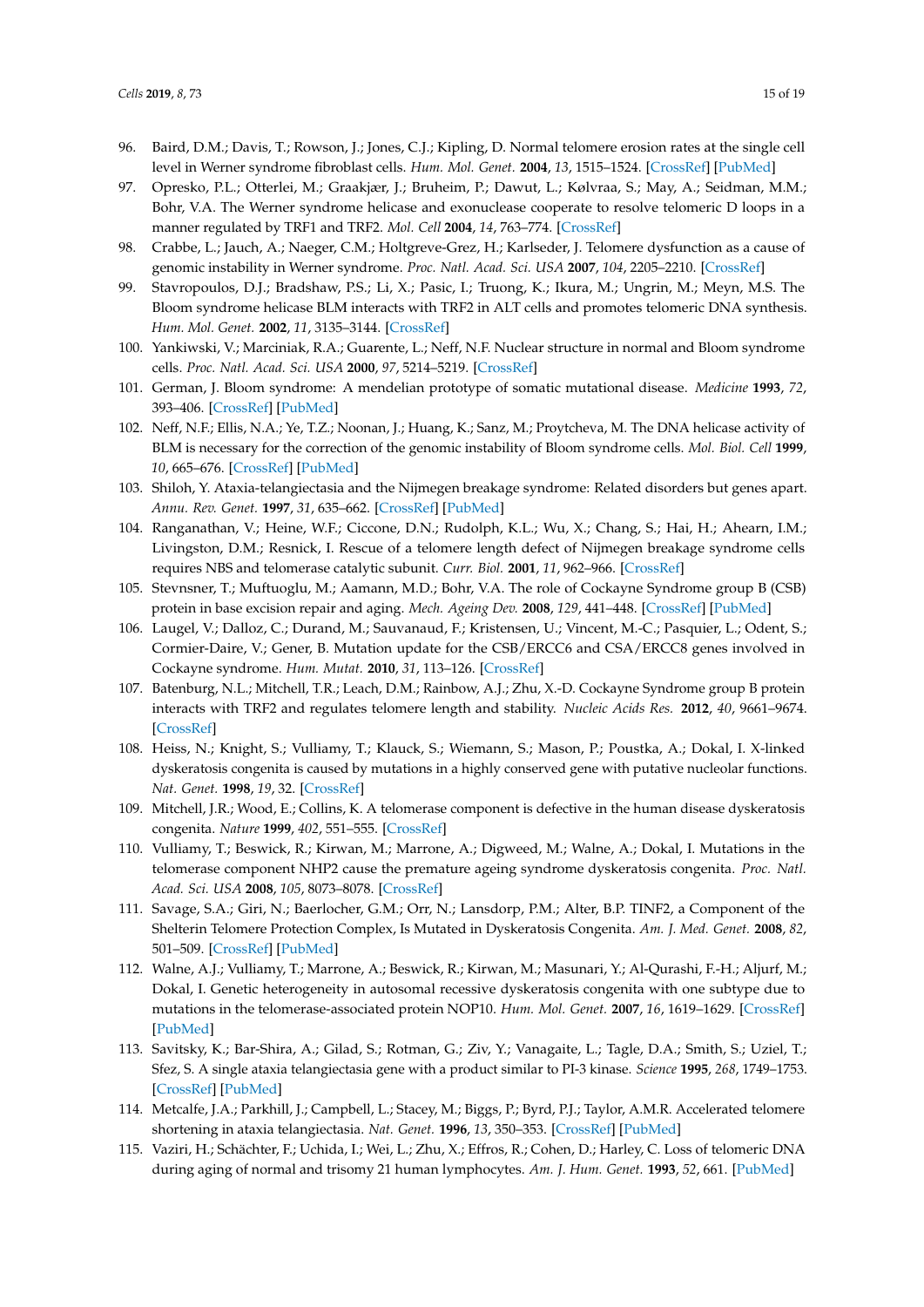- <span id="page-16-1"></span>116. Horvath, S.; Garagnani, P.; Bacalini, M.G.; Pirazzini, C.; Salvioli, S.; Gentilini, D.; Di Blasio, A.M.; Giuliani, C.; Tung, S.; Vinters, H.V. Accelerated epigenetic aging in Down syndrome. *Aging Cell* **2015**, *14*, 491–495. [\[CrossRef\]](http://dx.doi.org/10.1111/acel.12325)
- 117. Head, E.; Lott, I.T.; Wilcock, D.M.; Lemere, C.A. Aging in Down syndrome and the development of Alzheimer's disease neuropathology. *Curr. Alzheimer Res.* **2016**, *13*, 18–29. [\[CrossRef\]](http://dx.doi.org/10.2174/1567205012666151020114607)
- <span id="page-16-2"></span>118. Haycock, P.C.; Heydon, E.E.; Kaptoge, S.; Butterworth, A.S.; Thompson, A.; Willeit, P. Leucocyte telomere length and risk of cardiovascular disease: Systematic review and meta-analysis. *BMJ* **2014**, *349*, g4227. [\[CrossRef\]](http://dx.doi.org/10.1136/bmj.g4227)
- <span id="page-16-0"></span>119. Fitzpatrick, A.L.; Kronmal, R.A.; Gardner, J.P.; Psaty, B.M.; Jenny, N.S.; Tracy, R.P.; Walston, J.; Kimura, M.; Aviv, A. Leukocyte telomere length and cardiovascular disease in the cardiovascular health study. *Am. J. Epidemiol.* **2007**, *165*, 14–21. [\[CrossRef\]](http://dx.doi.org/10.1093/aje/kwj346)
- <span id="page-16-3"></span>120. Salpea, K.D.; Humphries, S.E. Telomere length in atherosclerosis and diabetes. *Atherosclerosis* **2010**, *209*, 35. [\[CrossRef\]](http://dx.doi.org/10.1016/j.atherosclerosis.2009.12.021)
- 121. Samani, N.J.; Boultby, R.; Butler, R.; Thompson, J.R.; Goodall, A.H. Telomere shortening in atherosclerosis. *Lancet* **2001**, *358*, 472–473. [\[CrossRef\]](http://dx.doi.org/10.1016/S0140-6736(01)05633-1)
- <span id="page-16-4"></span>122. Minamino, T.; Miyauchi, H.; Yoshida, T.; Ishida, Y.; Yoshida, H.; Komuro, I. Endothelial cell senescence in human atherosclerosis role of telomere in endothelial dysfunction. *Circulation* **2002**, *105*, 1541–1544. [\[CrossRef\]](http://dx.doi.org/10.1161/01.CIR.0000013836.85741.17) [\[PubMed\]](http://www.ncbi.nlm.nih.gov/pubmed/11927518)
- <span id="page-16-5"></span>123. Okuda, K.; Khan, M.Y.; Skurnick, J.; Kimura, M.; Aviv, H.; Aviv, A. Telomere attrition of the human abdominal aorta: Relationships with age and atherosclerosis. *Atherosclerosis* **2000**, *152*, 391–398. [\[CrossRef\]](http://dx.doi.org/10.1016/S0021-9150(99)00482-7)
- <span id="page-16-6"></span>124. Aviv, A.; Aviv, H. Telomeres and essential hypertension. *Am. J. Hypertens.* **1999**, *12*, 427–432. [\[CrossRef\]](http://dx.doi.org/10.1016/S0895-7061(98)00202-7)
- 125. Von Zglinicki, T.; Serra, V.; Lorenz, M.; Saretzki, G.; Lenzen-Gro, R.; Geβner, R.; Risch, A.; Steinhagen-Thiessen, E. Short telomeres in patients with vascular dementia: An indicator of low antioxidative capacity and a possible risk factor? *Lab. Investig.* **2000**, *80*, 1739–1747. [\[CrossRef\]](http://dx.doi.org/10.1038/labinvest.3780184) [\[PubMed\]](http://www.ncbi.nlm.nih.gov/pubmed/11092534)
- <span id="page-16-7"></span>126. Wang, Y.Y.; Chen, A.F.; Wang, H.Z.; Xie, L.Y.; Sui, K.X.; Zhang, Q.Y. Association of shorter mean telomere length with large artery stiffness in patients with coronary heart disease. *Aging Male* **2011**, *14*, 27–32. [\[CrossRef\]](http://dx.doi.org/10.3109/13685538.2010.529196) [\[PubMed\]](http://www.ncbi.nlm.nih.gov/pubmed/21067315)
- <span id="page-16-9"></span><span id="page-16-8"></span>127. Cawthon, R.M.; Smith, K.R.; O'Brien, E.; Sivatchenko, A.; Kerber, R.A. Association between telomere length in blood and mortality in people aged 60 years or older. *Lancet* **2003**, *361*, 393–395. [\[CrossRef\]](http://dx.doi.org/10.1016/S0140-6736(03)12384-7)
- <span id="page-16-10"></span>128. Fitzpatrick, A.L.; Kronmal, R.A.; Kimura, M.; Gardner, J.P.; Psaty, B.M.; Jenny, N.S.; Tracy, R.P.; Hardikar, S.; Aviv, A. Leukocyte telomere length and mortality in the Cardiovascular Health Study. *J. Gerontol. A Biol. Sci. Med. Sci.* **2011**, *66*, 421–429. [\[CrossRef\]](http://dx.doi.org/10.1093/gerona/glq224)
- <span id="page-16-11"></span>129. Epel, E.S.; Merkin, S.S.; Cawthon, R.; Blackburn, E.H.; Adler, N.E.; Pletcher, M.J.; Seeman, T.E. The rate of leukocyte telomere shortening predicts mortality from cardiovascular disease in elderly men. *Aging* **2009**, *1*, 81. [\[CrossRef\]](http://dx.doi.org/10.18632/aging.100007)
- <span id="page-16-12"></span>130. Jeanclos, E.; Krolewski, A.; Skurnick, J.; Kimura, M.; Aviv, H.; Warram, J.H.; Aviv, A. Shortened telomere length in white blood cells of patients with IDDM. *Diabetes* **1998**, *47*, 482–486. [\[CrossRef\]](http://dx.doi.org/10.2337/diabetes.47.3.482)
- <span id="page-16-13"></span>131. Salpea, K.D.; Talmud, P.J.; Cooper, J.A.; Maubaret, C.G.; Stephens, J.W.; Abelak, K.; Humphries, S.E. Association of telomere length with type 2 diabetes, oxidative stress and UCP2 gene variation. *Atherosclerosis* **2010**, *209*, 42–50. [\[CrossRef\]](http://dx.doi.org/10.1016/j.atherosclerosis.2009.09.070) [\[PubMed\]](http://www.ncbi.nlm.nih.gov/pubmed/19889414)
- <span id="page-16-14"></span>132. Willeit, P.; Raschenberger, J.; Heydon, E.E.; Tsimikas, S.; Haun, M.; Mayr, A.; Weger, S.; Witztum, J.L.; Butterworth, A.S.; Willeit, J. Leucocyte telomere length and risk of type 2 diabetes mellitus: New prospective cohort study and literature-based meta-analysis. *PLoS ONE* **2014**, *9*, e112483. [\[CrossRef\]](http://dx.doi.org/10.1371/journal.pone.0112483) [\[PubMed\]](http://www.ncbi.nlm.nih.gov/pubmed/25390655)
- <span id="page-16-16"></span><span id="page-16-15"></span>133. Nai-chieh, Y.; Chen, B.H.; Song, Y.; Lu, X.; Chen, Y.; Manson, J.E.; Kang, M.; Howard, B.V.; Margolis, K.L.; Curb, J.D. A prospective study of leukocyte telomere length and risk of type 2 diabetes in postmenopausal women. *Diabetes* **2012**. [\[CrossRef\]](http://dx.doi.org/10.2337/db12-0241)
- <span id="page-16-17"></span>134. Zhao, J.; Miao, K.; Wang, H.; Ding, H.; Wang, D.W. Association between telomere length and type 2 diabetes mellitus: A meta-analysis. *PLoS ONE* **2013**, *8*, e79993. [\[CrossRef\]](http://dx.doi.org/10.1371/journal.pone.0079993) [\[PubMed\]](http://www.ncbi.nlm.nih.gov/pubmed/24278229)
- 135. Thomas, P.; O'Callaghan, N.J.; Fenech, M. Telomere length in white blood cells, buccal cells and brain tissue and its variation with ageing and Alzheimer's disease. *Mech. Ageing Dev.* **2008**, *129*, 183–190. [\[CrossRef\]](http://dx.doi.org/10.1016/j.mad.2007.12.004) [\[PubMed\]](http://www.ncbi.nlm.nih.gov/pubmed/18242664)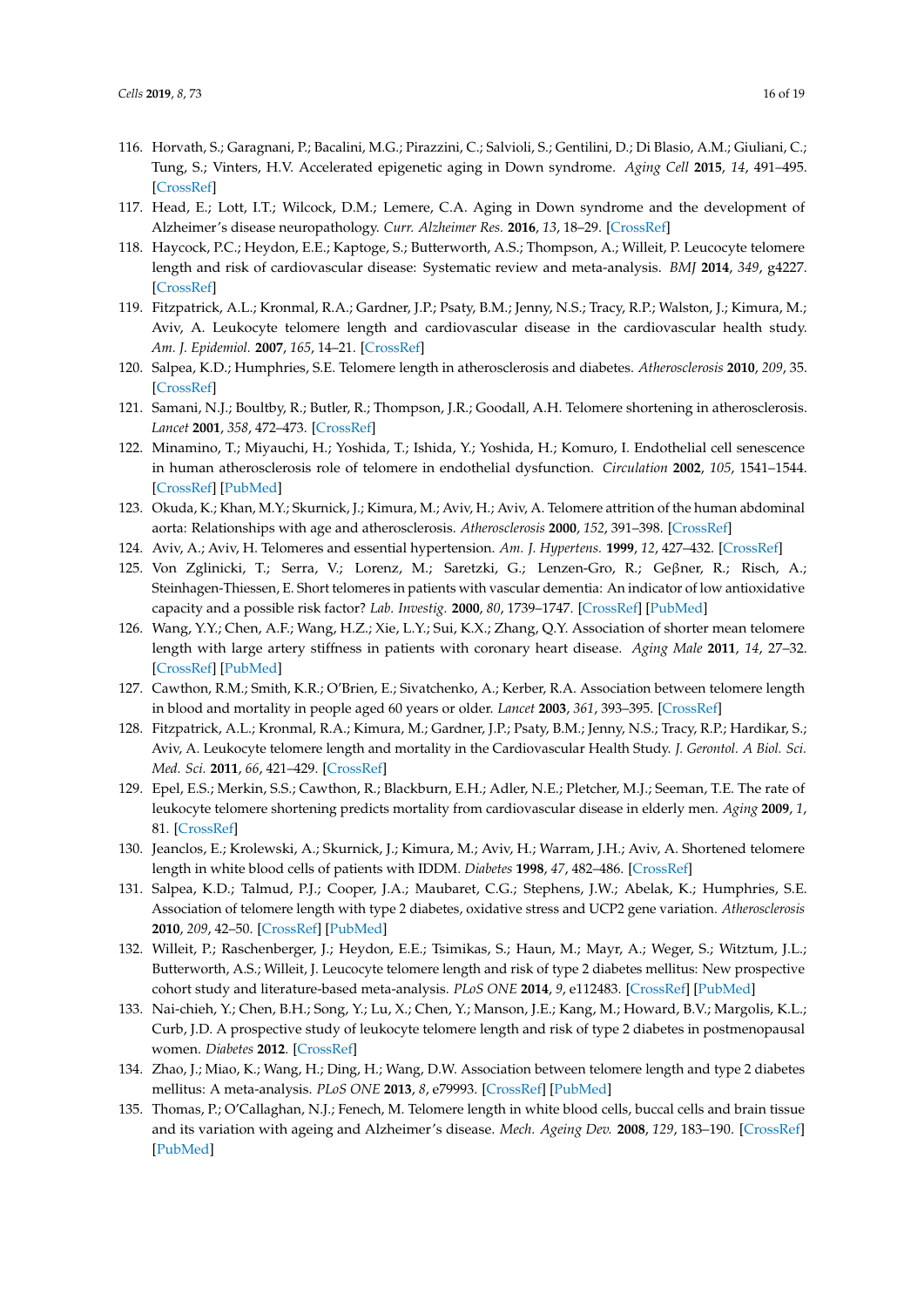- <span id="page-17-0"></span>136. Panossian, L.; Porter, V.; Valenzuela, H.; Zhu, X.; Reback, E.; Masterman, D.; Cummings, J.; Effros, R. Telomere shortening in T cells correlates with Alzheimer's disease status. *Neurobiol. Aging* **2003**, *24*, 77–84. [\[CrossRef\]](http://dx.doi.org/10.1016/S0197-4580(02)00043-X)
- 137. Honig, L.S.; Schupf, N.; Lee, J.H.; Tang, M.X.; Mayeux, R. Shorter telomeres are associated with mortality in those with APOE  $\epsilon$ 4 and dementia. *Ann. Neurol.* 2006, 60, 181-187. [\[CrossRef\]](http://dx.doi.org/10.1002/ana.20894)
- <span id="page-17-1"></span>138. Grodstein, F.; van Oijen, M.; Irizarry, M.C.; Rosas, H.D.; Hyman, B.T.; Growdon, J.H.; De Vivo, I. Shorter telomeres may mark early risk of dementia: Preliminary analysis of 62 participants from the nurses' health study. *PLoS ONE* **2008**, *3*, e1590. [\[CrossRef\]](http://dx.doi.org/10.1371/journal.pone.0001590)
- <span id="page-17-2"></span>139. Martin-Ruiz, C.; Dickinson, H.O.; Keys, B.; Rowan, E.; Kenny, R.A.; Von Zglinicki, T. Telomere length predicts poststroke mortality, dementia, and cognitive decline. *Ann. Neurol.* **2006**, *60*, 174–180. [\[CrossRef\]](http://dx.doi.org/10.1002/ana.20869)
- <span id="page-17-3"></span>140. Hochstrasser, T.; Marksteiner, J.; Humpel, C. Telomere length is age-dependent and reduced in monocytes of Alzheimer patients. *Exp. Gerontol.* **2012**, *47*, 160–163. [\[CrossRef\]](http://dx.doi.org/10.1016/j.exger.2011.11.012)
- 141. Valdes, A.; Deary, I.; Gardner, J.; Kimura, M.; Lu, X.; Spector, T.; Aviv, A.; Cherkas, L. Leukocyte telomere length is associated with cognitive performance in healthy women. *Neurobiol. Aging* **2010**, *31*, 986–992. [\[CrossRef\]](http://dx.doi.org/10.1016/j.neurobiolaging.2008.07.012) [\[PubMed\]](http://www.ncbi.nlm.nih.gov/pubmed/18718693)
- <span id="page-17-4"></span>142. Zekry, D.; Herrmann, F.R.; Irminger-Finger, I.; Ortolan, L.; Genet, C.; Vitale, A.-M.; Michel, J.-P.; Gold, G.; Krause, K.-H. Telomere length is not predictive of dementia or MCI conversion in the oldest old. *Neurobiol. Aging* **2010**, *31*, 719–720. [\[CrossRef\]](http://dx.doi.org/10.1016/j.neurobiolaging.2008.05.016)
- <span id="page-17-5"></span>143. Watfa, G.; Dragonas, C.; Brosche, T.; Dittrich, R.; Sieber, C.; Alecu, C.; Benetos, A.; Nzietchueng, R. Study of telomere length and different markers of oxidative stress in patients with Parkinson's disease. *J. Nutr. Health Aging* **2011**, *15*, 277–281. [\[CrossRef\]](http://dx.doi.org/10.1007/s12603-010-0275-7) [\[PubMed\]](http://www.ncbi.nlm.nih.gov/pubmed/21437559)
- <span id="page-17-6"></span>144. Guan, J.Z.; Maeda, T.; Sugano, M.; Oyama, J.-I.; Higuchi, Y.; Suzuki, T.; Makino, N. A percentage analysis of the telomere length in Parkinson's disease patients. *J. Gerontol. A Biol. Sci. Med. Sci.* **2008**, *63*, 467–473. [\[CrossRef\]](http://dx.doi.org/10.1093/gerona/63.5.467) [\[PubMed\]](http://www.ncbi.nlm.nih.gov/pubmed/18511749)
- <span id="page-17-7"></span>145. Wang, H.; Chen, H.; Gao, X.; McGrath, M.; Deer, D.; De Vivo, I.; Schwarzschild, M.A.; Ascherio, A. Telomere length and risk of Parkinson's disease. *Mov. Disord.* **2008**, *23*, 302–305. [\[CrossRef\]](http://dx.doi.org/10.1002/mds.21867)
- 146. Torre, L.A.; Siegel, R.L.; Ward, E.M.; Jemal, A. Global cancer incidence and mortality rates and trends—An update. *Cancer Epidemiol. Biomark. Prev.* **2016**, *25*, 16–27. [\[CrossRef\]](http://dx.doi.org/10.1158/1055-9965.EPI-15-0578) [\[PubMed\]](http://www.ncbi.nlm.nih.gov/pubmed/26667886)
- <span id="page-17-8"></span>147. Campisi, J.; Andersen, J.K.; Kapahi, P.; Melov, S. Cellular senescence: A link between cancer and age-related degenerative disease? *Proce. Semin. Cancer Biol.* **2011**, *21*, 354–359. [\[CrossRef\]](http://dx.doi.org/10.1016/j.semcancer.2011.09.001)
- 148. Wright, W.E.; Pereira-Smith, O.; Shay, J. Reversible cellular senescence: Implications for immortalization of normal human diploid fibroblasts. *Mol. Cell. Biol.* **1989**, *9*, 3088–3092. [\[CrossRef\]](http://dx.doi.org/10.1128/MCB.9.7.3088)
- <span id="page-17-9"></span>149. Oh, B.-K.; Kim, Y.-J.; Park, C.; Park, Y.N. Up-regulation of telomere-binding proteins, TRF1, TRF2, and TIN2 is related to telomere shortening during human multistep hepatocarcinogenesis. *Am. J. Pathol.* **2005**, *166*, 73–80. [\[CrossRef\]](http://dx.doi.org/10.1016/S0002-9440(10)62233-X)
- <span id="page-17-10"></span>150. De Lange, T. Telomere-related genome instability in cancer. *Cold Spring Harb. Symp. Quant. Biol.* **2005**, *70*, 197–204. [\[CrossRef\]](http://dx.doi.org/10.1101/sqb.2005.70.032)
- <span id="page-17-11"></span>151. Cheung, A.; Deng, W. Telomere dysfunction, genome instability and cancer. *Front. Biosci.* **2008**, *13*, 2075–2090. [\[CrossRef\]](http://dx.doi.org/10.2741/2825) [\[PubMed\]](http://www.ncbi.nlm.nih.gov/pubmed/17981693)
- 152. Nowell, P.C. Genetic alterations in leukemias and lymphomas: Impressive progress and continuing complexity. *Cancer Genet. Cytogenet.* **1997**, *94*, 13–19. [\[CrossRef\]](http://dx.doi.org/10.1016/S0165-4608(96)00227-0)
- <span id="page-17-12"></span>153. Albertson, D.G.; Collins, C.; McCormick, F.; Gray, J.W. Chromosome aberrations in solid tumors. *Nat. Genet.* **2003**, *34*, 369. [\[CrossRef\]](http://dx.doi.org/10.1038/ng1215) [\[PubMed\]](http://www.ncbi.nlm.nih.gov/pubmed/12923544)
- <span id="page-17-13"></span>154. Wright, W.E.; Shay, J.W. The two-stage mechanism controlling cellular senescence and immortalization. *Exp. Gerontol.* **1992**, *27*, 383–389. [\[CrossRef\]](http://dx.doi.org/10.1016/0531-5565(92)90069-C)
- 155. Jafri, M.A.; Ansari, S.A.; Alqahtani, M.H.; Shay, J.W. Roles of telomeres and telomerase in cancer, and advances in telomerase-targeted therapies. *Genome Med.* **2016**, *8*, 69. [\[CrossRef\]](http://dx.doi.org/10.1186/s13073-016-0324-x) [\[PubMed\]](http://www.ncbi.nlm.nih.gov/pubmed/27323951)
- <span id="page-17-15"></span><span id="page-17-14"></span>156. Heaphy, C.M.; Subhawong, A.P.; Hong, S.-M.; Goggins, M.G.; Montgomery, E.A.; Gabrielson, E.; Netto, G.J.; Epstein, J.I.; Lotan, T.L.; Westra, W.H. Prevalence of the alternative lengthening of telomeres telomere maintenance mechanism in human cancer subtypes. *Am. J. Pathol.* **2011**, *179*, 1608–1615. [\[CrossRef\]](http://dx.doi.org/10.1016/j.ajpath.2011.06.018) [\[PubMed\]](http://www.ncbi.nlm.nih.gov/pubmed/21888887)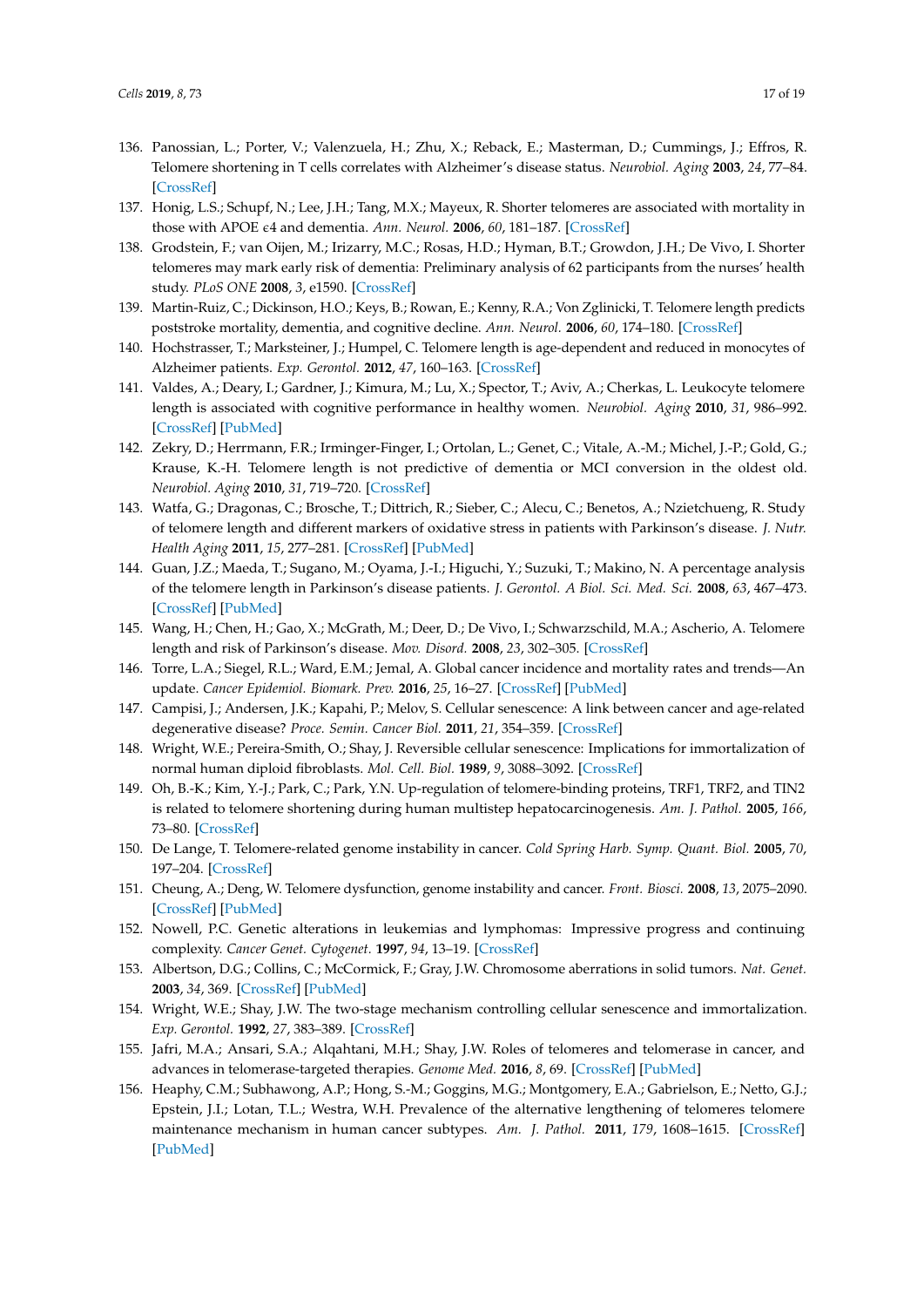- <span id="page-18-0"></span>157. Deng, W.; Tsao, S.W.; Guan, X.Y.; Lucas, J.N.; Cheung, A.L. Role of short telomeres in inducing preferential chromosomal aberrations in human ovarian surface epithelial cells: A combined telomere quantitative fluorescence in situ hybridization and whole-chromosome painting study. *Genes Chromosomes Cancer* **2003**, *37*, 92–97. [\[CrossRef\]](http://dx.doi.org/10.1002/gcc.10190)
- 158. Der-Sarkissian, H.; Bacchetti, S.; Cazes, L.; Londoño-Vallejo, J.A. The shortest telomeres drive karyotype evolution in transformed cells. *Oncogene* **2004**, *23*, 1221–1228. [\[CrossRef\]](http://dx.doi.org/10.1038/sj.onc.1207152)
- <span id="page-18-1"></span>159. Chevret, E.; Andrique, L.; Prochazkova-Carlotti, M.; Ferrer, J.; Cappellen, D.; Laharanne, E.; Idrissi, Y.; Boettiger, A.; Sahraoui, W.; Ruiz, F. Telomerase functions beyond telomere maintenance in primary cutaneous T-cell lymphoma. *Blood* **2014**. [\[CrossRef\]](http://dx.doi.org/10.1182/blood-2013-05-500686)
- 160. Wentzensen, I.M.; Mirabello, L.; Pfeiffer, R.M.; Savage, S.A. The association of telomere length and cancer: A meta-analysis. *Cancer Epidemiol. Biomark. Prev.* **2011**, *20*, 1238–1250. [\[CrossRef\]](http://dx.doi.org/10.1158/1055-9965.EPI-11-0005)
- 161. Willeit, P.; Willeit, J.; Mayr, A.; Weger, S.; Oberhollenzer, F.; Brandstätter, A.; Kronenberg, F.; Kiechl, S. Telomere length and risk of incident cancer and cancer mortality. *JAMA* **2010**, *304*, 69–75. [\[CrossRef\]](http://dx.doi.org/10.1001/jama.2010.897) [\[PubMed\]](http://www.ncbi.nlm.nih.gov/pubmed/20606151)
- 162. Donaires, F.S.; Scatena, N.F.; Alves-Paiva, R.M.; Podlevsky, J.D.; Logeswaran, D.; Santana, B.A.; Teixeira, A.C.; Chen, J.J.-L.; Calado, R.T.; Martinelli, A.L. Telomere biology and telomerase mutations in cirrhotic patients with hepatocellular carcinoma. *PLoS ONE* **2017**, *12*, e0183287. [\[CrossRef\]](http://dx.doi.org/10.1371/journal.pone.0183287) [\[PubMed\]](http://www.ncbi.nlm.nih.gov/pubmed/28813500)
- 163. Donati, B.; Pietrelli, A.; Pingitore, P.; Dongiovanni, P.; Caddeo, A.; Walker, L.; Baselli, G.; Pelusi, S.; Rosso, C.; Vanni, E. Telomerase reverse transcriptase germline mutations and hepatocellular carcinoma in patients with nonalcoholic fatty liver disease. *Cancer Med.* **2017**, *6*, 1930–1940. [\[CrossRef\]](http://dx.doi.org/10.1002/cam4.1078) [\[PubMed\]](http://www.ncbi.nlm.nih.gov/pubmed/28677271)
- 164. Barthel, F.P.; Wei, W.; Tang, M.; Martinez-Ledesma, E.; Hu, X.; Amin, S.B.; Akdemir, K.C.; Seth, S.; Song, X.; Wang, Q. Systematic analysis of telomere length and somatic alterations in 31 cancer types. *Nat. Genet.* **2017**, *49*, 349. [\[CrossRef\]](http://dx.doi.org/10.1038/ng.3781) [\[PubMed\]](http://www.ncbi.nlm.nih.gov/pubmed/28135248)
- 165. Haycock, P.C.; Burgess, S.; Nounu, A.; Zheng, J.; Okoli, G.N.; Bowden, J.; Wade, K.H.; Timpson, N.J.; Evans, D.M.; Willeit, P. Association between telomere length and risk of cancer and non-neoplastic diseases: A Mendelian randomization study. *JAMA Oncol.* **2017**, *3*, 636–651. [\[CrossRef\]](http://dx.doi.org/10.1001/jamaoncol.2017.2316)
- 166. Pellatt, A.J.; Wolff, R.K.; Torres-Mejia, G.; John, E.M.; Herrick, J.S.; Lundgreen, A.; Baumgartner, K.B.; Giuliano, A.R.; Hines, L.M.; Fejerman, L. Telomere length, telomere-related genes, and breast cancer risk: The breast cancer health disparities study. *Genes Chromosomes Cancer* **2013**, *52*, 595–609. [\[CrossRef\]](http://dx.doi.org/10.1002/gcc.22056)
- 167. Sanchez-Espiridion, B.; Chen, M.; Chang, J.Y.; Lu, C.; Chang, D.W.; Roth, J.A.; Wu, X.; Gu, J. Telomere length in peripheral blood leukocytes and lung cancer risk: A large case–control study in Caucasians. *Cancer Res.* **2014**. [\[CrossRef\]](http://dx.doi.org/10.1158/0008-5472.CAN-13-2968)
- 168. Ma, H.; Zhou, Z.; Wei, S.; Liu, Z.; Pooley, K.A.; Dunning, A.M.; Svenson, U.; Roos, G.; Hosgood, H.D., III; Shen, M. Shortened telomere length is associated with increased risk of cancer: A meta-analysis. *PLoS ONE* **2011**, *6*, e20466. [\[CrossRef\]](http://dx.doi.org/10.1371/journal.pone.0020466)
- 169. Anic, G.M.; Sondak, V.K.; Messina, J.L.; Fenske, N.A.; Zager, J.S.; Cherpelis, B.S.; Lee, J.-H.; Fulp, W.J.; Epling-Burnette, P.K.; Park, J.Y. Telomere length and risk of melanoma, squamous cell carcinoma, and basal cell carcinoma. *Cancer Epidemiol.* **2013**, *37*, 434–439. [\[CrossRef\]](http://dx.doi.org/10.1016/j.canep.2013.02.010)
- 170. Pooley, K.A.; Sandhu, M.S.; Tyrer, J.; Shah, M.; Driver, K.E.; Luben, R.N.; Bingham, S.A.; Ponder, B.A.; Pharoah, P.D.; Khaw, K.-T. Telomere length in prospective and retrospective cancer case-control studies. *Cancer Res.* **2010**, *70*, 3170–3176. [\[CrossRef\]](http://dx.doi.org/10.1158/0008-5472.CAN-09-4595)
- 171. Tacutu, R.; Craig, T.; Budovsky, A.; Wuttke, D.; Lehmann, G.; Taranukha, D.; Costa, J.; Fraifeld, V.E.; De Magalhães, J.o.P. Human Ageing Genomic Resources: Integrated databases and tools for the biology and genetics of ageing. *Nucleic Acids Res.* **2012**, *41*, D1027–D1033. [\[CrossRef\]](http://dx.doi.org/10.1093/nar/gks1155) [\[PubMed\]](http://www.ncbi.nlm.nih.gov/pubmed/23193293)
- 172. Dato, S.; Rose, G.; Crocco, P.; Monti, D.; Garagnani, P.; Franceschi, C.; Passarino, G. The genetics of human longevity: An intricacy of genes, environment, culture and microbiome. *Mech. Ageing Dev.* **2017**, *165*, 147–155. [\[CrossRef\]](http://dx.doi.org/10.1016/j.mad.2017.03.011) [\[PubMed\]](http://www.ncbi.nlm.nih.gov/pubmed/28390822)
- 173. Khan, S.S.; Singer, B.D.; Vaughan, D.E. Molecular and physiological manifestations and measurement of aging in humans. *Aging Cell* **2017**, *16*, 624–633. [\[CrossRef\]](http://dx.doi.org/10.1111/acel.12601) [\[PubMed\]](http://www.ncbi.nlm.nih.gov/pubmed/28544158)
- 174. Van de Ven, R.A.; Santos, D.; Haigis, M.C. Mitochondrial sirtuins and molecular mechanisms of aging. *Trends Mol. Med.* **2017**, *23*, 320–331. [\[CrossRef\]](http://dx.doi.org/10.1016/j.molmed.2017.02.005) [\[PubMed\]](http://www.ncbi.nlm.nih.gov/pubmed/28285806)